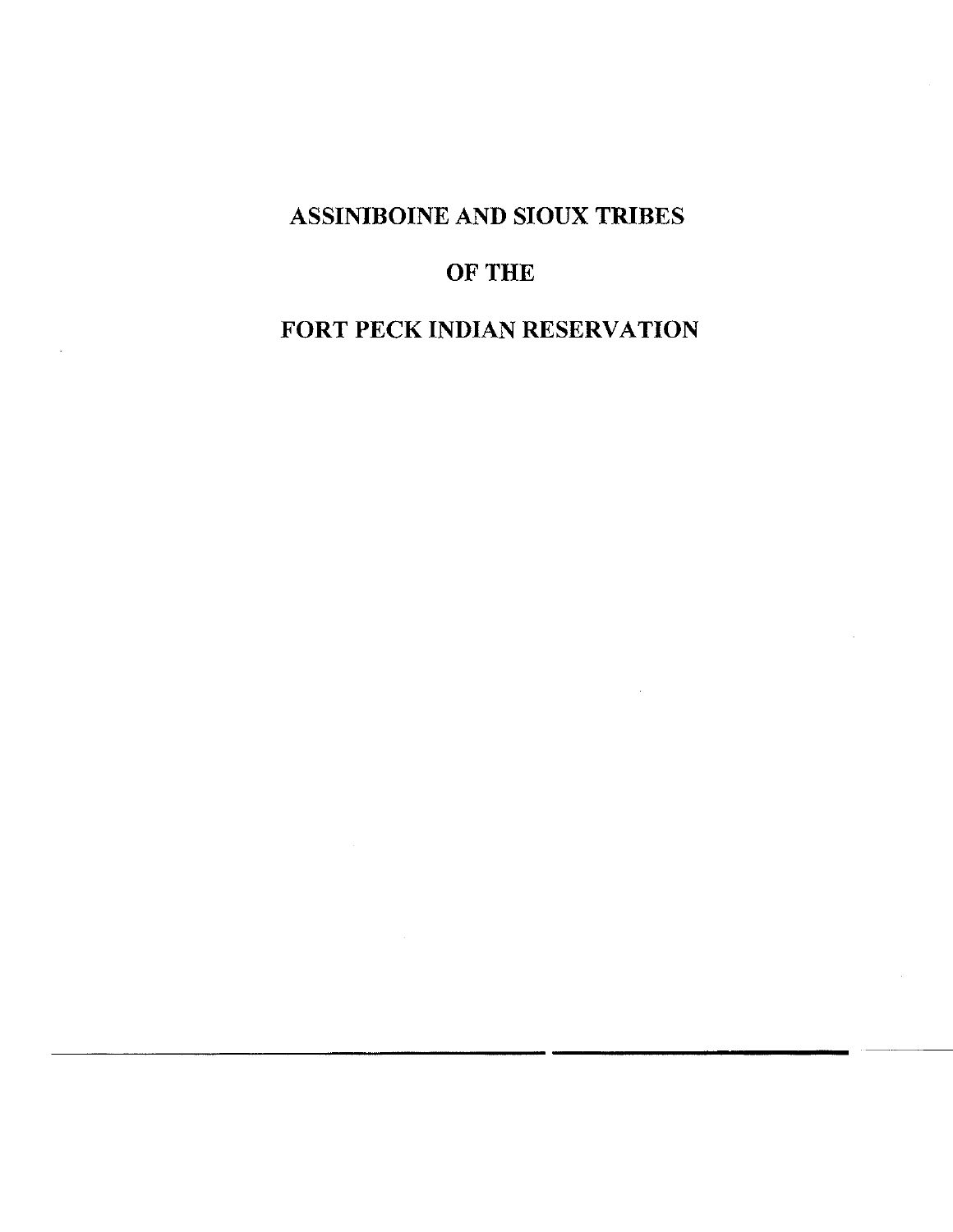## **VAW A Project on Tribal Criminal Jurisdiction.**

The Fort Peck Indian Reservation is in the northeast corner of Montana covering two million acres. In 1960, the enrolled members of the Assiniboine and Sioux Tribes enacted the current Constitution of the Fort Peck Tribes. Since the enactment of the Constitution, the Fort Peck Tribes have maintained a civil and criminal court of record.

The modern era for the Fort Peck Tribal Court began in 1985 with the enactment of the Comprehensive Code of Justice (CCOJ). The CCOJ is a 700 page code, in 36 titles and appendices, encompassing the civil and criminal laws of the Tribes.

The CCOJ is continually amended as the needs of the Tribes dictate. Amendments to the CCOJ are passed, through resolution, by a majority vote of the Fort Peck Tribal Executive Board.

Beginning in 2005, the Fort Peck Tribal Court has maintained a website at [fptc.org.](http://fptc.org) The official current version of the CCOJ is maintained at this website with unrestricted access.

#### *The Right to Trial by an Impartial Jury*

1. In a criminal proceeding in which the Tribes will exercise Special Domestic Violence Criminal Jurisdiction (SDVCJ), the Tribes will provide to the defendant the right to a trial by an impartial jury that is drawn from sources that reflect a fair cross section of the community and the impartial jury will not systematically exclude any distinctive group in the community including non-Indians.

See CCOJ at Title 6, Section 507. *Right to jury trial.* (Exhibit 1)

#### *The Right to Effective Assistance of Counsel*

*2.* In a criminal proceeding in which the Tribes will exercise SDVCJ and in which a term of imprisonment of any length may be imposed, the Tribes will provide to the defendant the right to effective assistance of counsel at least equal to that guaranteed by the United States Constitution.

See CCOJ at Title 6, Section 401(d) *Arraignment* (Exhibit 2) and Title 7, Section 249. *Special domestic violence criminal offense* (Exhibit 3)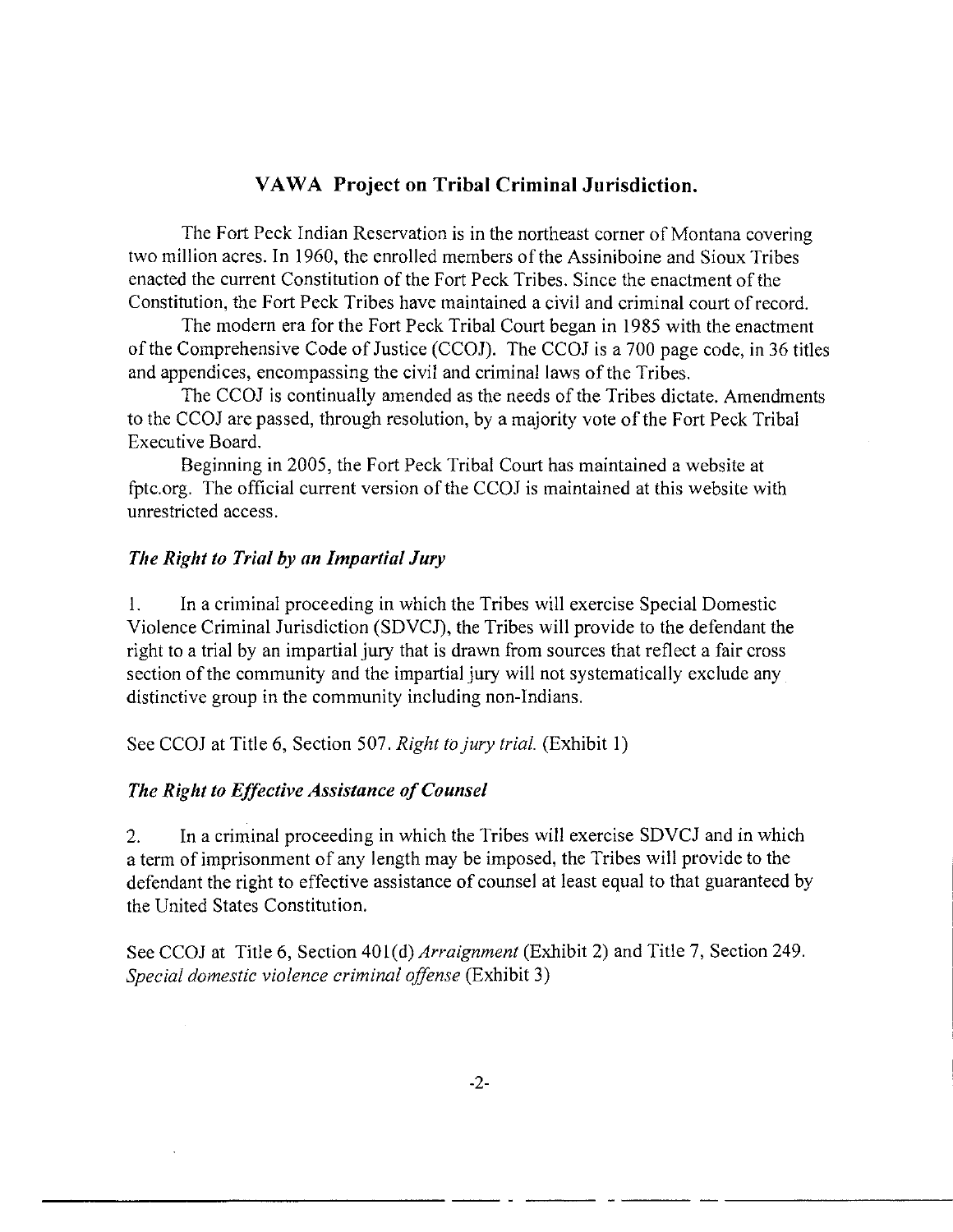## *The Right to Indigent Defense Counsel*

3. In a criminal proceeding in which the Tribes will exercise SDVCJ and in which a term of imprisonment of any length may be imposed, the Tribes will provide to each indigent defendant, at no cost to the defendant, the right to assistance of a defense attorney licensed to practice law by any jurisdiction in the United States that applies appropriate professional licensing standards and effectively ensures the competence and professional responsibility of its licensed attorneys.

See CCOJ at Title 6, Section 401(d) *Arraignment* (Exhibit 2) and Title 7, Section 249 *Special domestic violence criminal offense* (Exhibit 3)

The Tribes determine indigence using 125% of the Federal Poverty Guidelines.

4. The Fort Peck Tribes will provide a licensed attorney public defender for every indigent Indian and non-Indian charged under 7 CCOJ 244, 245, 249. Whenever the attorney public defender employed by the Tribes is not available, a licensed attorney will be hired. The current public defender for the Fort Peck Tribal Court is a graduate of the University of Montana School of law and is licensed in the Fort Peck Tribal Court and will be licensed in Montana by April, 2015, such licensure is a condition of continued employment. The attorney has worked in the Missoula County Attorney's office, the Beaverhead County Attorney's Office and the Public Defender office of the Confederated Salish Kootenai Tribal Court. The Fort Peck Tribal Court Public Defender's office is also staffed with a Deputy and Assistant Public Defender who are experience lay advocates. By policy, Public Defender defense continues through the appellate process. Should a conflict arise with a Public Defender taking a case, another attorney will be appointed for the defendant.

## *The Right to a Law -Trained, Licensed Judge*

5. In a criminal proceeding in which the Tribes will exercise SDVCJ and in which a term of imprisonment of any length may be imposed, the Tribes will provide to the defendant the right to a criminal proceeding presided over by a judge who has sufficient legal training to preside over criminal proceedings and is licensed to practice law by any jurisdiction in the United States.

See CCOJ at Title 7, Section 249(d) *Special domestic violence criminal offense* (Exhibit 3)

6. Pursuant to the Comprehensive Code of Justice, the Fort Peck Tribes have hired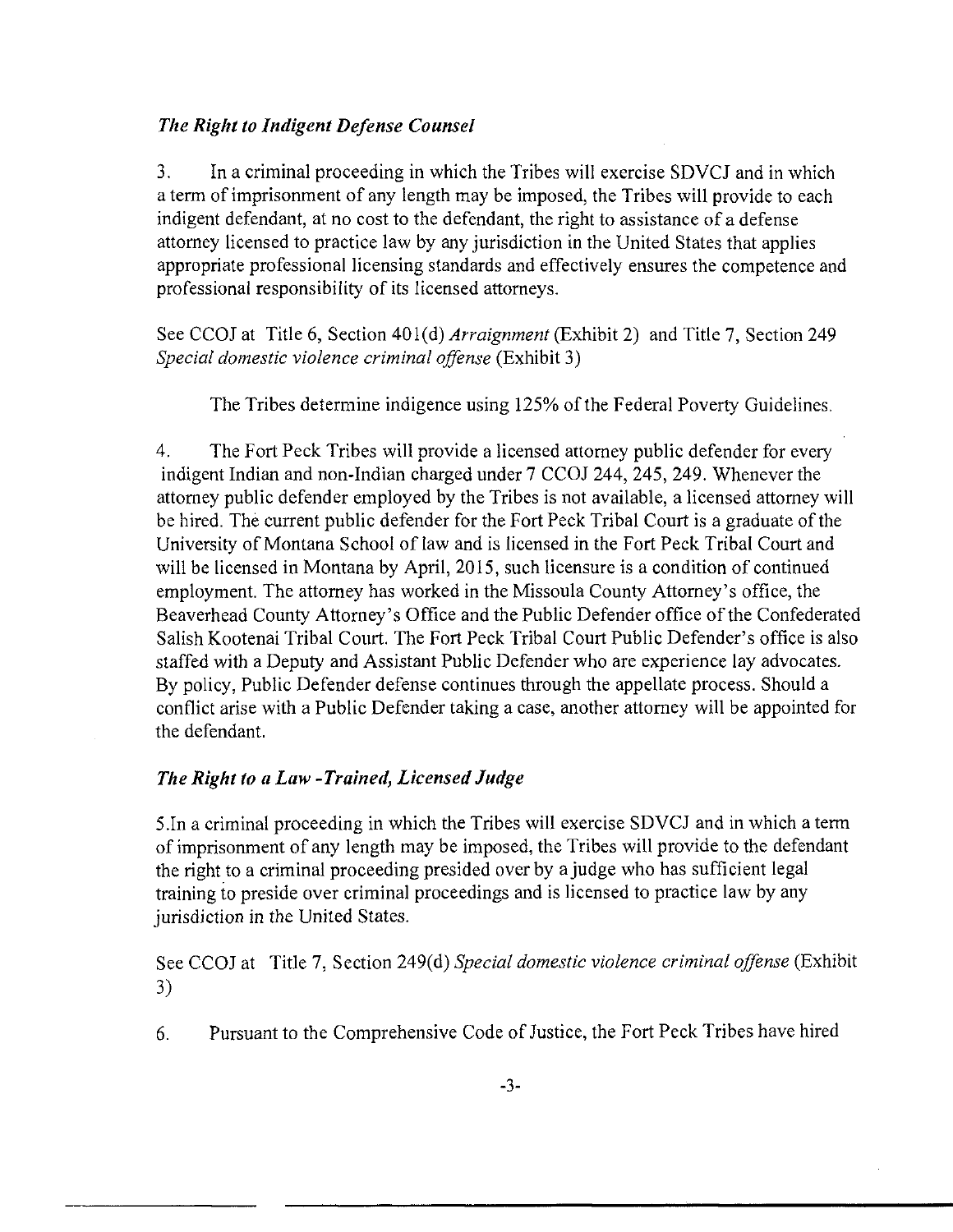a lawyer judge. The Honorable Eldena Bear Don't Walk has been admitted to the Montana Bar since 2006 and is admitted to practice in federal court. She has been Chief Justice of the Crow Appellate Court and served as an appellate justice on other tribal courts for 8 years. Periodically, she serves as a substitute justice of the peace for Lake County, Montana. She is an adjunct professor at the Montana School of Law

The Honorable Richard Jackson has been the Chief Judge of the Fort Peck Tribal Court for the past 10 years. He is licensed to practice in the Fort Peck Tribal Court. He has a Bachelor of Arts degree. He has two certificates from the Judicial College in Reno, Nevada; one in Tribal Judicial Skills and one in Special Court Trial Skills. For the past 10 years he has met the Code requirement of 40 hours of annual training. He presides over criminal trials on a weekly basis and has presided over two homicide trials.

#### *The Right to Publicly Available Laws and Rules*

7. All the laws of the Fort Peck Tribes are available, unrestricted, on the Fort Peck Tribal Court website, [fptc.org.](http://fptc.org) All laws can be printed by title, chapter or section. Portions of the CCOJ will be printed by the Court for the public upon request. The Tribes set out Criminal Procedure at Title 6 and the Tribes have adopted the Federal Rules of Criminal Procedure to supplement the Tribal code.

#### *The Right to Records of the Criminal Proceeding*

8. The Fort Peck Tribal Court utilizes the "For the Record" digital recording system for every hearing. A CD recording or USB download is available upon request, usually for a nominal fee. The fee may be waived for indigent defendants that meet the Court's criteria. Recordings are kept forever.

#### *The Right to Timely Notice of Federal Habeas Corpus Rights and Privileges*

9. The Tribes will provide to each person detained by order of the Tribes timely notice of the person's rights and privileges to file in a court of the United States a petition for a writ of habeas corpus under 25 U.S.C. 1303 and a petition to stay further detention under 25 U.S.C. 1304(e).

See CCOJ at Title 6, Section 401(c)(2)(E), *Arraignment* (Exhibit 2).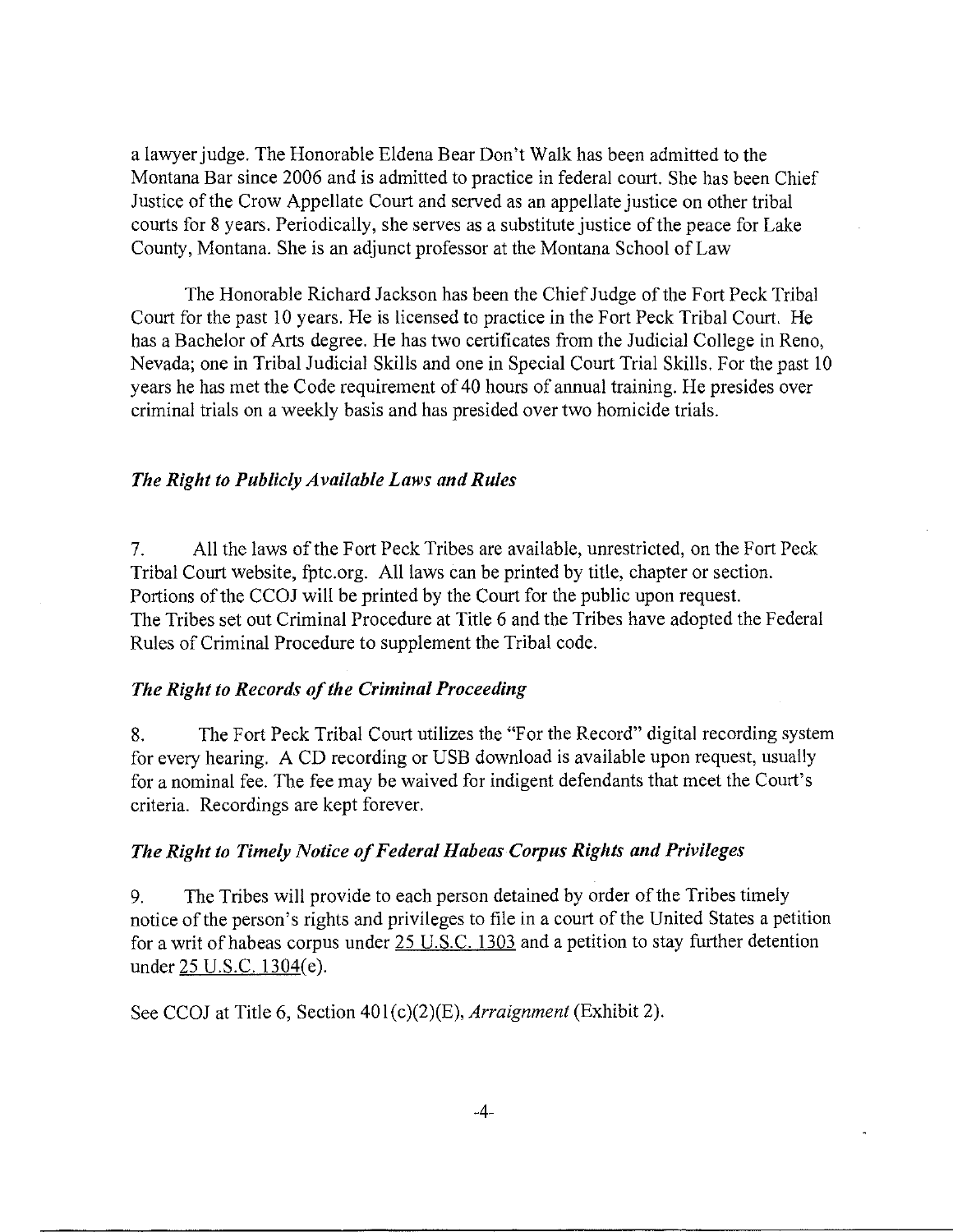## *Other Rights Protected by the Indian Civil Rights Act of 1968*

10. The Fort Peck Tribal Court has always provided defendants all applicable rights under the ICRA. After the enactment of the CCOJ in 1985, the Fort Peck Court of Appeals (FPCA) has dealt with 17 cases wherein the FPCA assured that rights provided under ICRA were protected through the CCOJ. (See FPCA Nos. 30, 33, 47, 55, 56, 57, 62, 71, 78, 84, 85, 88, 96, 224, 368, 370, 463 at [fptc.org u](http://fptc.org)nder Appellate Opinions).

## *Tribal Criminal Jurisdiction*

11. The Tribes will exercise SDVCJ over a defendant only for criminal conduct constituting, within the meaning of  $25$  U.S.C. 1304, either (a) an act of domestic violence or dating violence that occurs in the Indian country of the Tribes, or (b) an act that occurs in the Indian country of the Tribes and violates the portion of a protection order that (1) prohibits or provides protection against violent or threatening acts or harassment against, sexual violence against, contact or communication with, or physical proximity to, another person; (2) was issued against the defendant; (3) is enforceable by the Tribes; and (4) is consistent with  $18$  U.S.C. 2265(b).

See CCOJ at Title 2, Section 106. *Criminal Jurisdiction of the Court* (Exhibit 4)

12. In a criminal proceeding in which the Tribes will exercise SDVCJ, the Tribes will convict a non-Indian defendant at trial only if the Tribes prove the alleged victim is an Indian.

See CCOJ at Title 2, Section 106, *Criminal Jurisdiction of the Court* (Exhibit 4)

13. In a criminal proceeding in which the Tribes will exercise SDVCJ, the Tribes will convict a defendant at trial only if the Tribes prove that the defendant resides in the Indian country of the Tribes; is employed in the Indian country of the Tribes; or is a spouse, intimate partner, or dating partner either of a member of the Tribes or of an Indian who resides in the Indian country of the Tribes.

See CCOJ at Title 2, Section 106, *Criminal Jurisdiction of the Court* (Exhibit 4).

## *Other Considerations*

14. - Equal protection under the law is a guarantee provided by the Fort Peck Tribes to members, nonmember Indians and non-Indians. To ensure that all defendants who are charged under the domestic violence statutes of 7 CCOJ 244, 245, 249 are totally apprised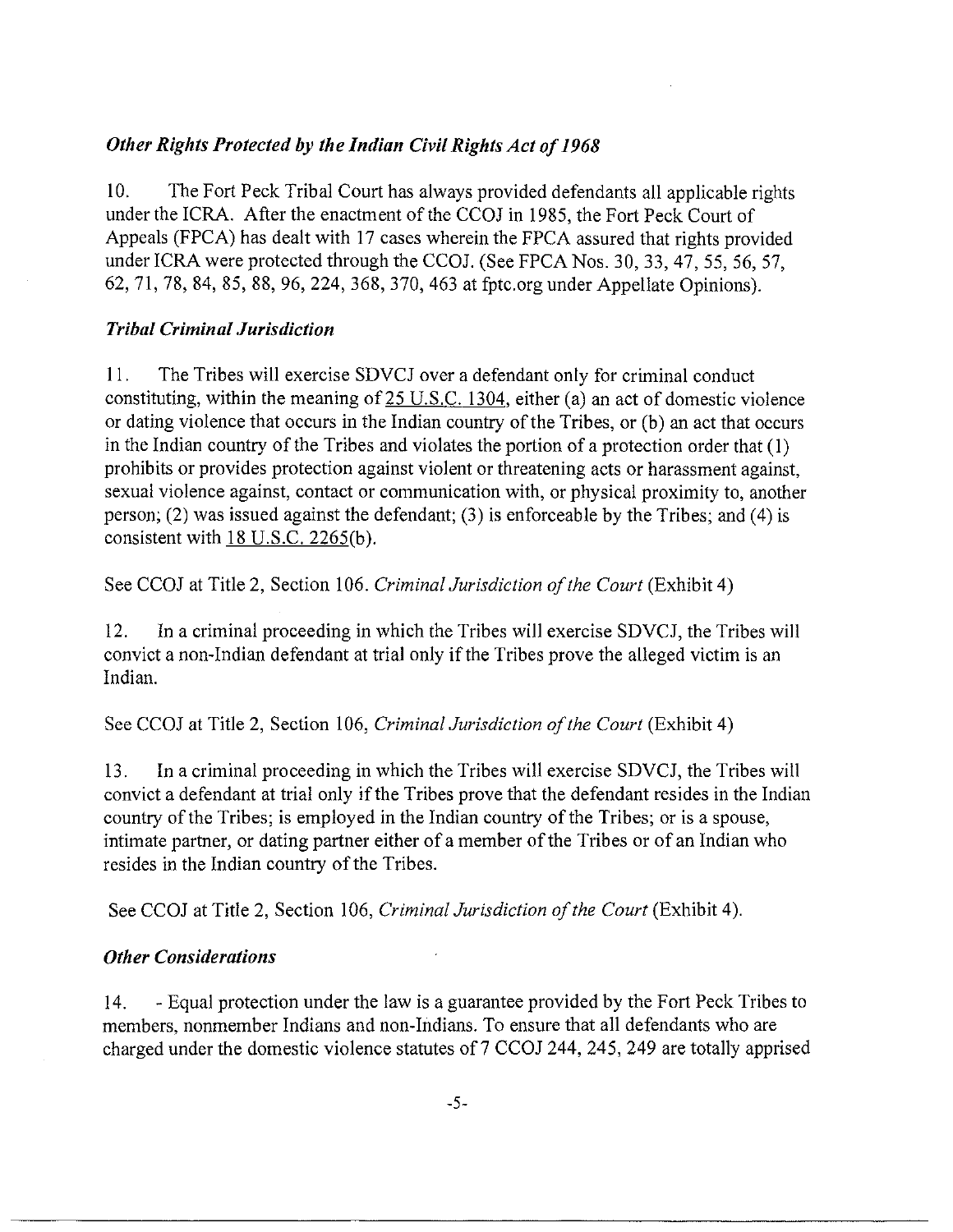of their rights, the Fort Peck Tribal Court will institute a domestic violence docket, separate from the existing criminal docket, to address all domestic violence, dating violence and violation of orders of protection cases.

- The Tribes have hired a person to serve as a Special Assistant United States Attorney and Tribal Prosecutor.

- To insure the competency and professional responsibility of attorneys and lay counselors/advocates, at Appendix 5, Canon 22 of the Code of Ethics for Attorneys and Lay Counselors, the administrative procedure is set out to handle complaints on attorneys and lay counselors/advocates. (Exhibit 5)

- For the past three decades, the Family Violence Resource Center has been a Tribal program dedicated to providing comprehensive services to victims of domestic violence and sexual assault. The center provides a court advocate, housing, counseling and support services to any victim.

- The Fort Peck Tribal Court will sponsor information conferences with tribal, state and federal law enforcement designed to present the Fort Peck Tribes' approach to SDVCJ.

- A number of newspaper article will be published in the local tribal affiliated newspaper and the county-wide newspaper explaining all aspects of SDVCJ.

- In cases where orders of protection are issued, the Fort Peck Tribal Court provides the petitioner with a Hope Card. The Hope Card allows someone who has been granted an order of protection in one jurisdiction to easily prove it in another jurisdiction. Hope Cards are wallet-sized and compact and are intended as a more convenient way for people who have permanent orders of protection to keep relevant information about their orders with them at all times.

- The Jury Management Plan for SDVCJ states that the jury pool will be drawn from a master juror list utilizing a list of adult enrolled members of the Fort Peck Tribes and a jury source list prepared by the clerk of the  $15<sup>th</sup>$  Judicial District of Montana. The 15<sup>th</sup> Judicial District comprises ninety-eight percent of the Reservation. (Exhibit 6)

The population on the Fort Peck Reservation is 60% Indian and 40% non-Indian. The Fort Peck Tribes anticipate that it may be difficult to seat a significant number of non-Indians in the jury pool. Therefore, to avoid non-Indians being underrepresented, the Tribes will select 50 non-member residents for the jury pool and summon 21 non-member residents for each trial. Similarly, the Tribes will select 50 enrolled members for the jury pool and summon 21 enrolled members for each SDVCJ trial. Selecting a higher number of non-Indians when there is a concern for underrepresentation is consistent with the American Bar Association's *Principles for Juries and Jury Trials,* Principle 10(B)(1). (Exhibit 8)

- On November 14, 2012, the Fort Peck Tribes passed code amendments implementing the Tribal Law and Order Act. Any defendant charged, excluding a defendant charged with a misdemeanor, under the Tribes' Special Domestic Violence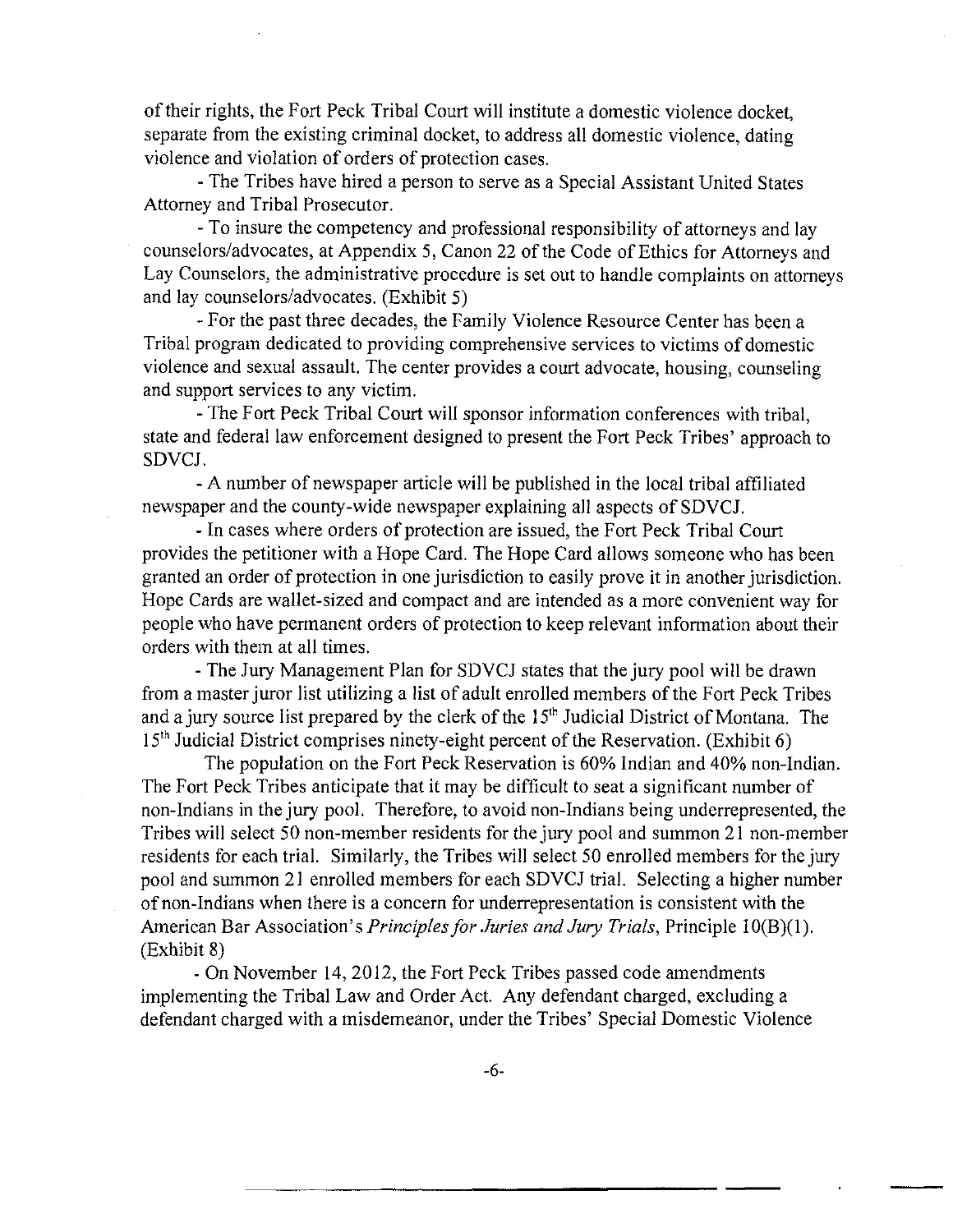Criminal Offense statute may be sentenced up to three years in the new Tribal 100-bed jail. (Exhibit 7)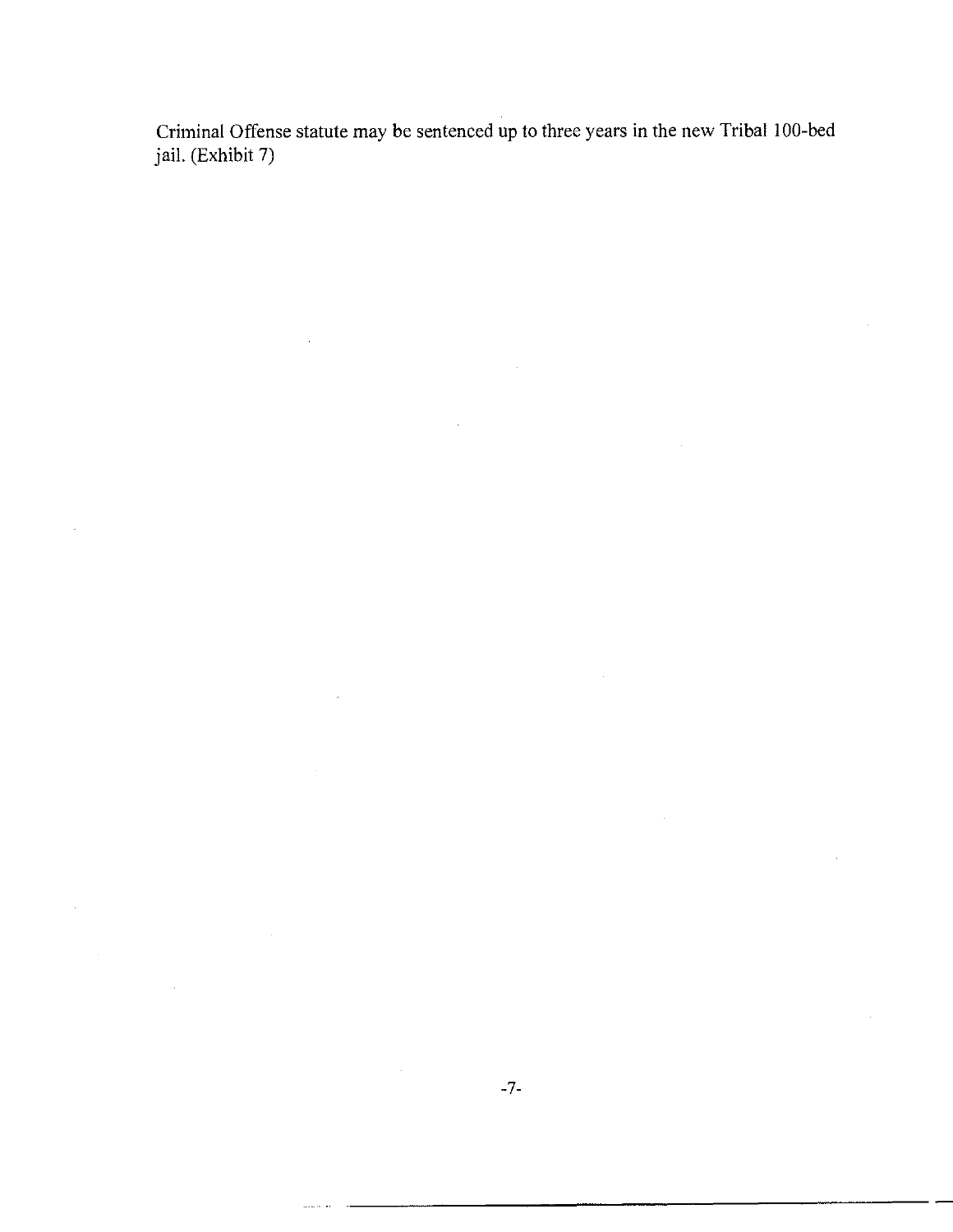## **Title 6 Section 507**

#### **Sec. 507. Right to jury trial.**

(a) Any person accused of a crime punishable by imprisonment shall be granted a jury trial, upon his/her request made at time of arraignment. Any person charged pursuant to 7 CCOJ 244, 245 or 249 shall automatically have their case set for a jury trial. A jury shall consist of at least 6 members of the Reservation community selected at random from a list of eligible jurors prepared each year by the Court.

(b) An eligible juror is a tribal member who has reached the age of 18 years, is of sound mind and discretion, has never been convicted of a felony, is not a member of the Tribal Executive Board, or a judge or justice, officer or employee of the Court or an employee of the Reservation police force or Reservation jail, and is not otherwise disqualified according to standards established by the Court.

(1) Where the Tribes are exercising Special Criminal Domestic Violence Jurisdiction under the Violence Against Women Reauthorization Act of 2013, an eligible juror is any resident within the boundaries of the Fort Peck Reservation of the age of 18 or over, regardless of race or tribal citizenship, is of sound mind and discretion, has never been convicted of a felony, is not a judge or justice, officer or employee of the Court or an employee of the Reservation police force or Reservation jail, and is not otherwise disqualified according to standards established by the Court

(c) A list of at least 21 resident enrollees of the Tribes, and in the case of the Tribes exercising Special Criminal Domestic Violence Jurisdiction, a list of at least 21 non-member residents of the Reservation, who are eligible for jury duty shall be prepared and maintained by the clerk.

(d) Under the supervision of the presiding judge, a panel of jurors shall be drawn by lot from the jury list. A trial jury shall consist of 6 qualified jurors selected from a panel of 12 eligible persons taken from the jury list, none of whom has an interest in the case, or is related as spouse, parent, brother or sister to any of the parties or their attorneys. If the jury panel is exhausted before a sufficient number of jurors are selected for the trial jury, additional jurors shall be drawn by lot from the jury list for the panel until a trial jury is selected.

(e) The judges of the Court shall have the power to issue subpoenas to compel the attendance of members of the jury panel and of trial jurors. Subpoenas shall be signed by the judge issuing them.

(f) The judge assigned to the case shall have the power to excuse persons from jury duty on account of sickness, disability or other good cause.

(g) Each party may question members of the panel of prospective jurors for the purpose of selecting a trial jury.

(h) In criminal cases, in addition to disqualifying jurors for cause as determined by the judge, the prosecution and the defendant, each side shall be entitled to 3 peremptory challenges without assigning any cause. Where there is more than one defendant, they must join in a challenge before it can be made unless the Court, for due cause shown,

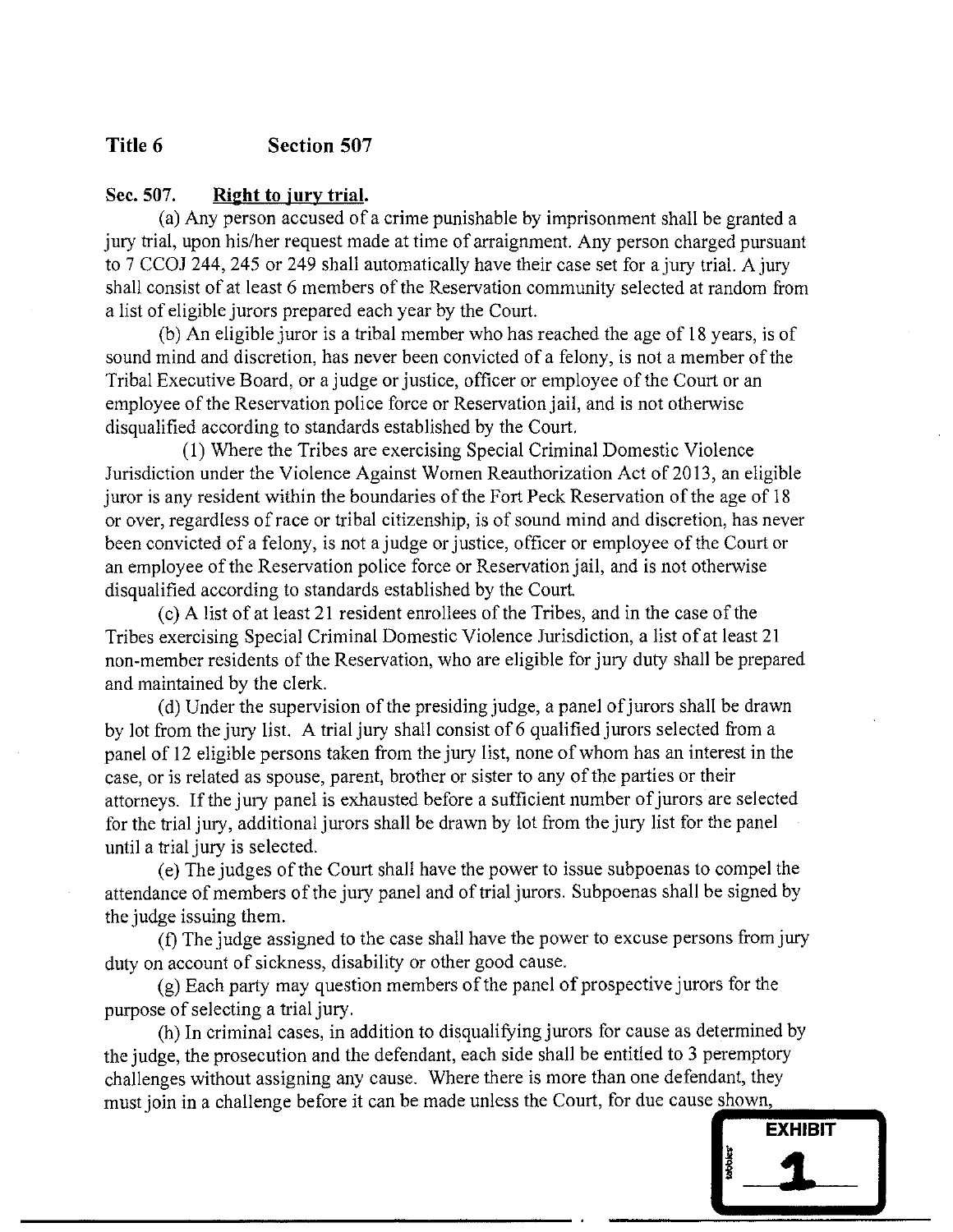shall permit otherwise, or shall permit each defendant to exercise 2 peremptory challenges.

(i) Each member of the jury panel called to service and each juror who serves upon a jury shall be entitled to compensation at a rate paid to jurors by Roosevelt County, Montana, and may, in the discretion of the presiding judge, be allowed mileage at a rate to be fixed by the Court. All payments of per diem and mileage shall be supported by vouchers signed by the presiding judge. Such vouchers shall be paid in order of presentation, from available funds on deposit for the purpose.

(j) The judge shall instruct the jury with regard to the applicable law and the jury shall decide all questions of fact on the basis of that law. At the close of evidence or at such earlier time during the trial as the judge directs, any party may file with the judge written instructions on the law which the party requests the judge to deliver orally to the jury. At the same time copies of such requests shall be furnished to the opposing party. The judge shall inform each party of his/her proposed action upon each request prior to the arguments to the jury, but the judge shall deliver his/her instructions to the jury after arguments are completed. No party may assign as error any portion of the judge's charge or any omission unless he/she makes his/her objection and reasons for it before the jury retires to consider its verdict. Opportunity shall be given to make the objection out of the hearing of the jury.

(k) After deliberation in private, the jury in criminal cases shall return to the judge in open court a verdict of "Guilty" or "Not Guilty" with respect to each defendant. A verdict in criminal cases shall be rendered by a unanimous vote of the jury. **(AS PE R RESOLUTIO N NOS. 27-201-2013-12; DATED 12/23/2013; 27-788-2014- 06, DATED 6/09/2014.)**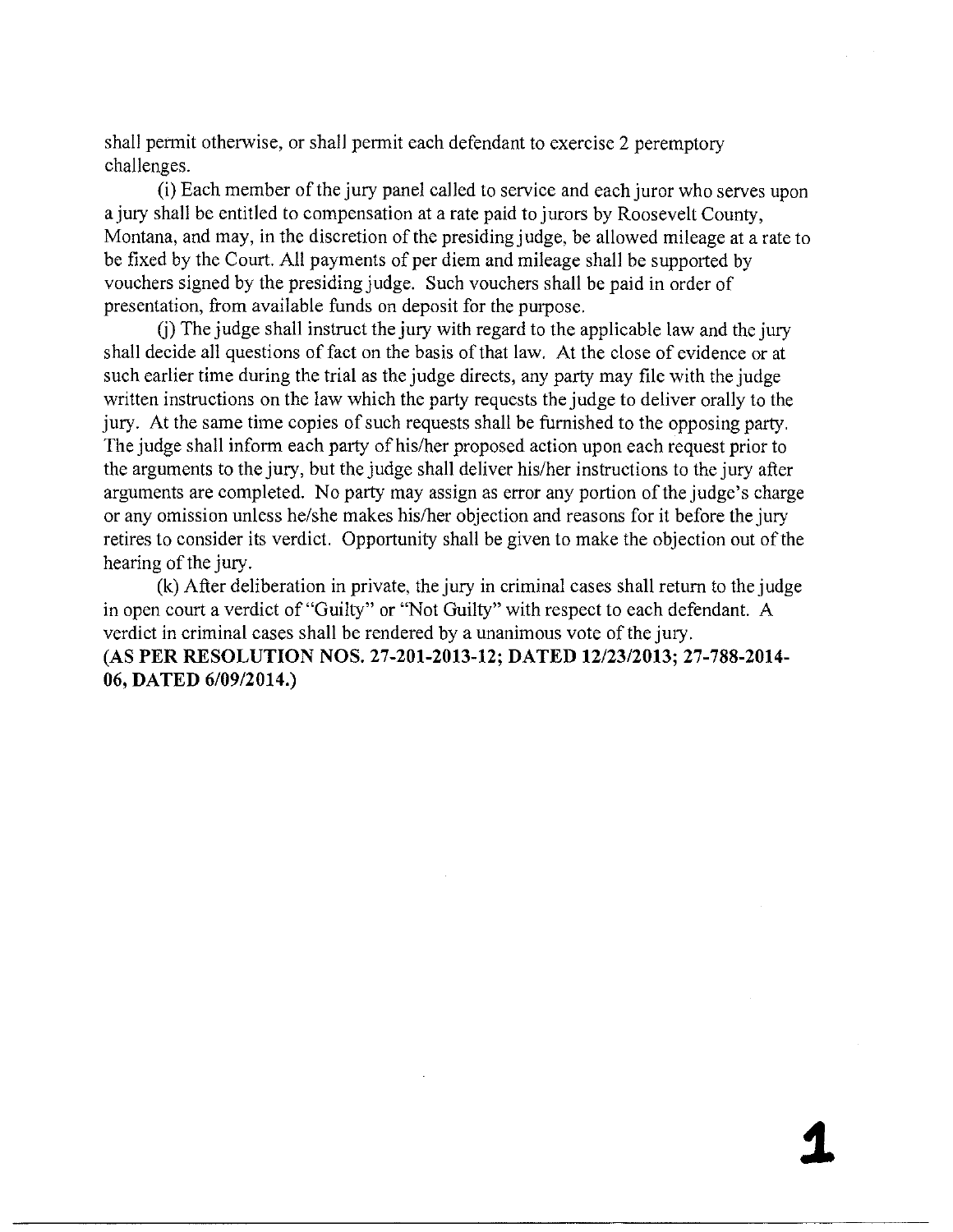## **Title 6 Arraignment**

#### **Sec. 401. Arraignment**

(a) Arraignment is the bringing of an accused before the Court, informing him/her of his/her rights and of the charges against him/her, receiving his/her plea, and setting conditions of pre-trial release as appropriate in accordance with this Code.

(b) Arraignment shall be held in open court without unnecessary delay after the accused is taken into custody and in no instance shall arraignment be later than the next regular session of Court. The accused shall not be in custody longer than 48 hours without a probable cause determination

(c) Before an accused is required to plead to any criminal charges, the judge shall:

(1) Read the complaint to the accused and determine that he/she understands the complaint and the section of the Tribal Code which he/she is charged with violating, including the maximum authorized penalty; and

(2) Advise the accused that he/she has the right:

(A) to remain silent,

(B) to have a speedy and public trial where he/she has had sufficient time to prepare his/her defense is he/she pleads "not guilty",

(C) to be tried by a jury if the offense charged is punishable by imprisonment, (D) to be represented by counsel at his/her expense, before he/she pleads to the charge, and

(E) to file a writ of habeas corpus in the United States District Court if the accused feels his/her rights have been violated.

(d) If the accused is arraigned pursuant to the Fort Peck Tribes Special Domestic Violence Criminal Jurisdiction over non-Indians, the accused has the right to obtain counsel and the right to a reasonable continuance to obtain counsel. If the accused cannot afford counsel, one will be appointed for him/her at the expense of the Tribes. The right to appointed counsel continues through the appeals process.

(e) If the arrest was without a warrant, and the defendant is to be continued in custody, the judge shall also determine during arraignment whether there is probable cause to believe that an offense against Tribal law has been committed by the named accused.

(f) The judge shall call upon the defendant to plead to the charge:

(1) if the accused pleads "not guilty" to the charge, the judge shall then set a pretrial or trial date and consider conditions for release prior to trial as provided in Section 402.

(2) If the accused pleads "guilty" to the charge, the judge shall accept the plea only if the judge is satisfied that the plea is made voluntarily and the accused understands the consequences of the plea, including the rights which he/she is waiving by the plea. The judge may then impose sentence or defer sentencing for a reasonable time in order to obtain any information the judge deems necessary for the imposition of a just sentence. The accused shall be afforded an opportunity to be heard by the Court prior to sentencing.

(3) If the accused refuses to plead, the judge shall enter a plea of "not guilty" on his/her behalf.

**(AS PER RESOLUTION NOS. 27-201-2013-12, DATED 12/23/2013; 26-788-2014-06, DATED 6/09/2014)** 

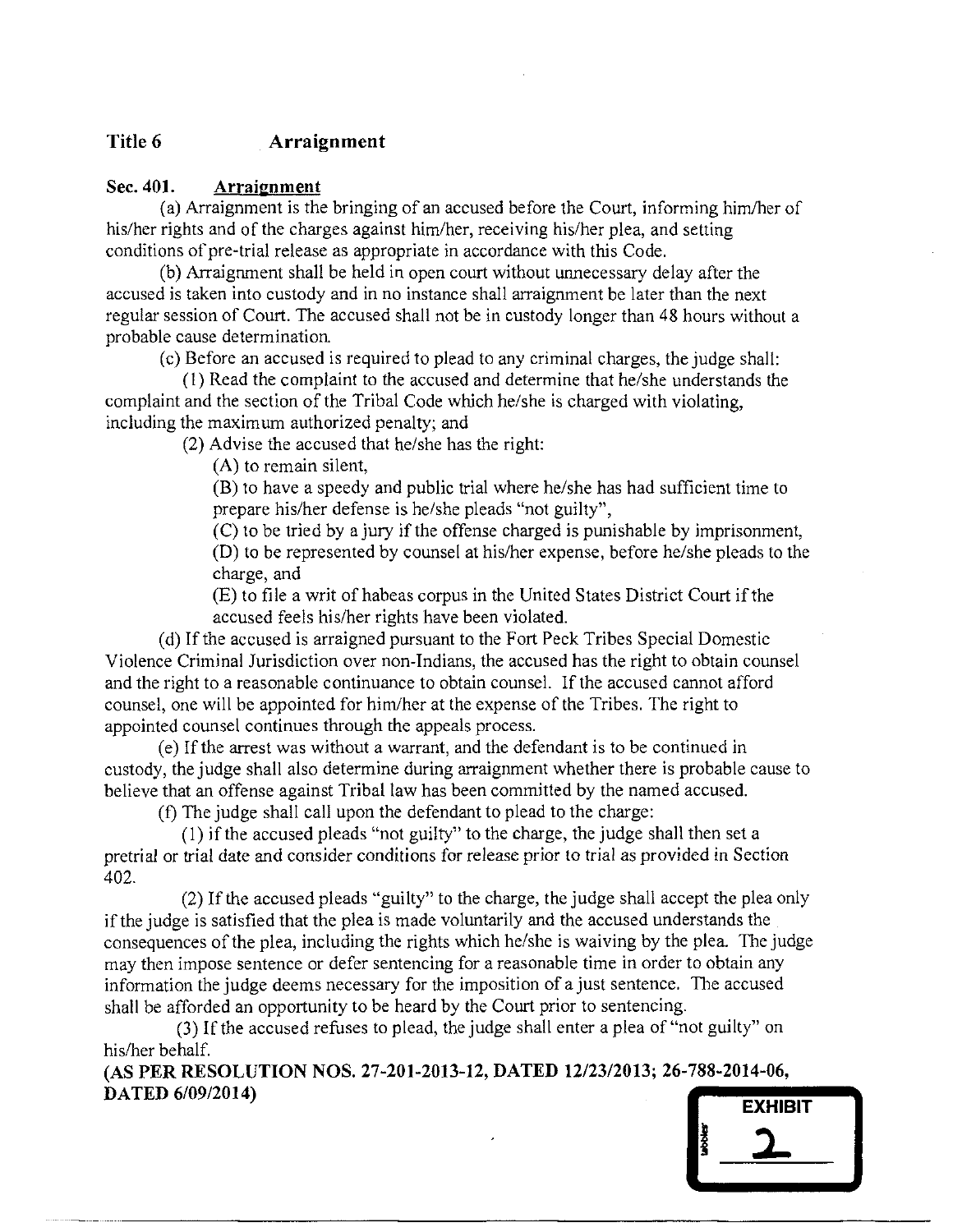#### **Title 6 Section 101**

#### **Sec. 101. Complaint.**

(a) A complaint is the written statement of the essential facts charging that a named individual has committed a particular criminal offense. All criminal prosecutions shall be initiated by a complaint filed with the Court signed by the prosecutor and sworn to before a judge. All complaints initiated by the prosecutor shall be based on probable cause that the crime charged happened and that the defendant(s) committed the crime charged. A judge shall have the authority to demand the filing of an information by the prosecutor or to hold a preliminary hearing to determine whether lawful probable cause as to the crime exists, and whether the appropriate defendant(s) exist prior to the issuance of a summons or warrant for the arrest of the defendant(s).

(b) Complaints shall contain:

(1) A written statement of the violation describing in ordinary language the nature of the offense committed, including the time and place as nearly as may be ascertained. Statements or affidavits by persons having personal knowledge may be expressly referenced in and attached to the complaints.

(2) The name and description of the person(s) alleged to have committed the offense.

(3) A statement describing why the Court has personal jurisdiction of the defendant.

(4) A description of the offense charged.

(5) A statement of the maximum authorized penalty.

(6) The signature of the prosecutor sworn to before a judge,

(c) For purposes of crimes involving non-Indian domestic or dating violence, the complaint shall also allege, and the prosecution must prove beyond a reasonable doubt:

(1) That the defendant is a non-Indian.

(2) That the victim is Indian.

(3) That the offense occurred within the Fort Peck Tribes' Indian country.

(4) That the defendant has sufficient ties to the Fort Peck Tribes, such that:

(A) The defendant resided in the Fort Peck Tribes' Indian country at the time of the offense.

(B) The defendant was employed in the Fort Peck Tribes' Indian country at the time of the offense, or

(C) At the time of the offense, the defendant was a spouse, intimate partner, or dating partner of either

(i) A member of the Fort Peck Tribes, or

(ii) a non-member Indian who resides in the Fort Peck Tribes' Indian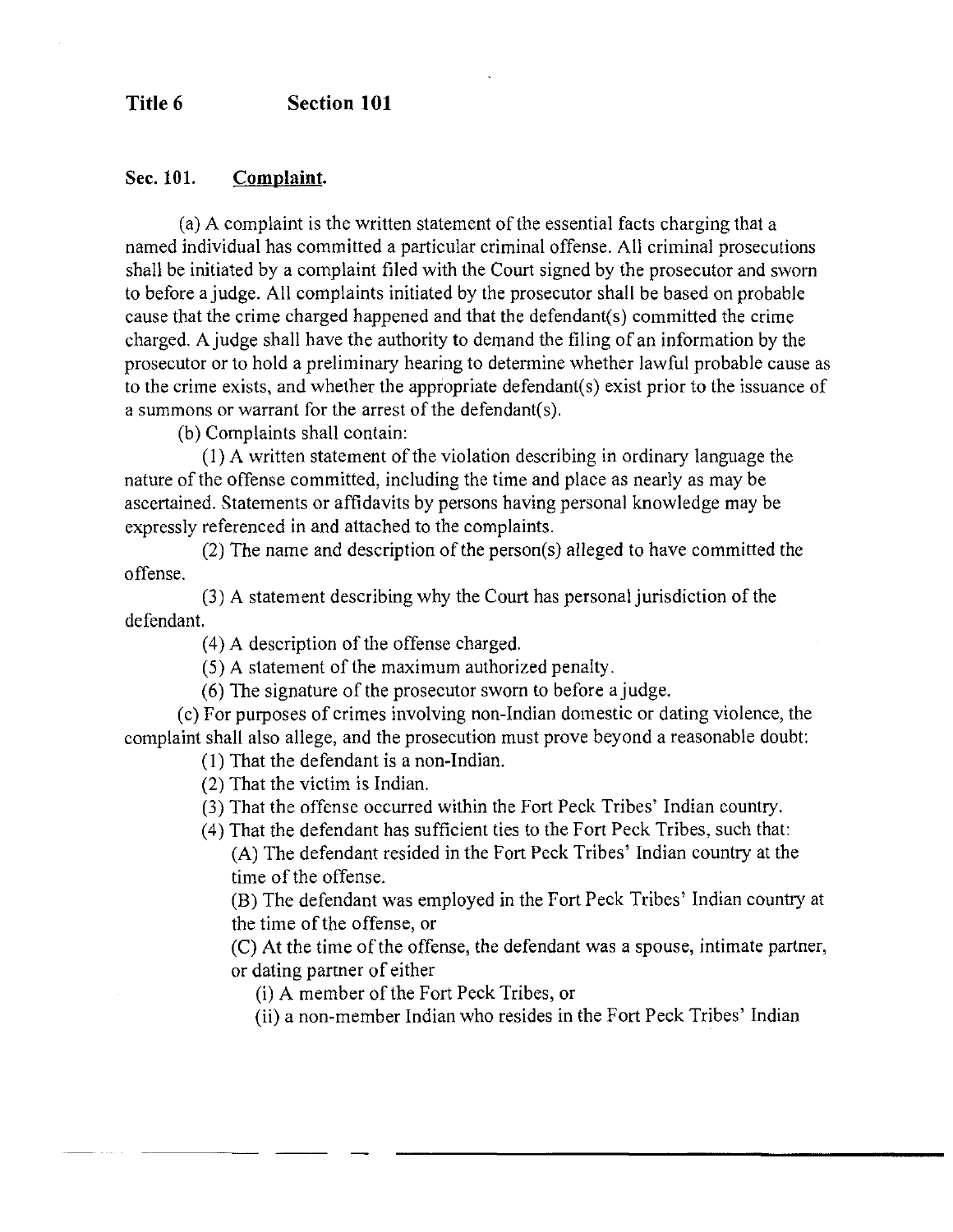country.

(d) For purposes of crimes involving non-Indian protection order violations, the complaint shall also allege, and the prosecution must prove beyond a reasonable doubt:

(1) That the defendant is a non-Indian,

(2) That the protection order was issued against the defendant,

(3) That the protected person is an Indian,

(4) That the violation occurred within the Fort Peck Tribes' Indian country,

(5) That the defendant has sufficient ties to the Fort Peck Tribes, such that: **(A)** The defendant resided in the Fort Peck Tribes' Indian country at the time of the offense;

(B) The defendant was employed in the Fort Peck Tribes' Indian country at the time of the offense, or

(C) At the time of the offense, the defendant was a spouse, intimate partner, or dating partner of either

(i) A member of the Fort Peck Tribes , or

(ii) A non-member Indian who resides in the Fort Peck Tribes' Indian country.

(6) That the protection order is consistent with 18 U.S.C. 2265(b), and

(7) That the violation relates to that portion of the protection order that provides protection against violent or threatening acts or harassment against, sexual violence against, contact or communication with, or physical proximity to, the protected person.

(e) The Chief Judge may designate an individual or individuals who shall be available to assist persons in drawing up complaints and who shall screen them for sufficiency. Such complaints shall then be submitted without necessary delay to the prosecutor and, if he/she approves, to a judge to determine whether an arrest warrant or summons should be issued.

**(AS PE R RESOLUTIO N NOS. 27-201-2013-12, DATED 12/23/2013; 27-788-2014- 06, DATED 6/09/2014.)**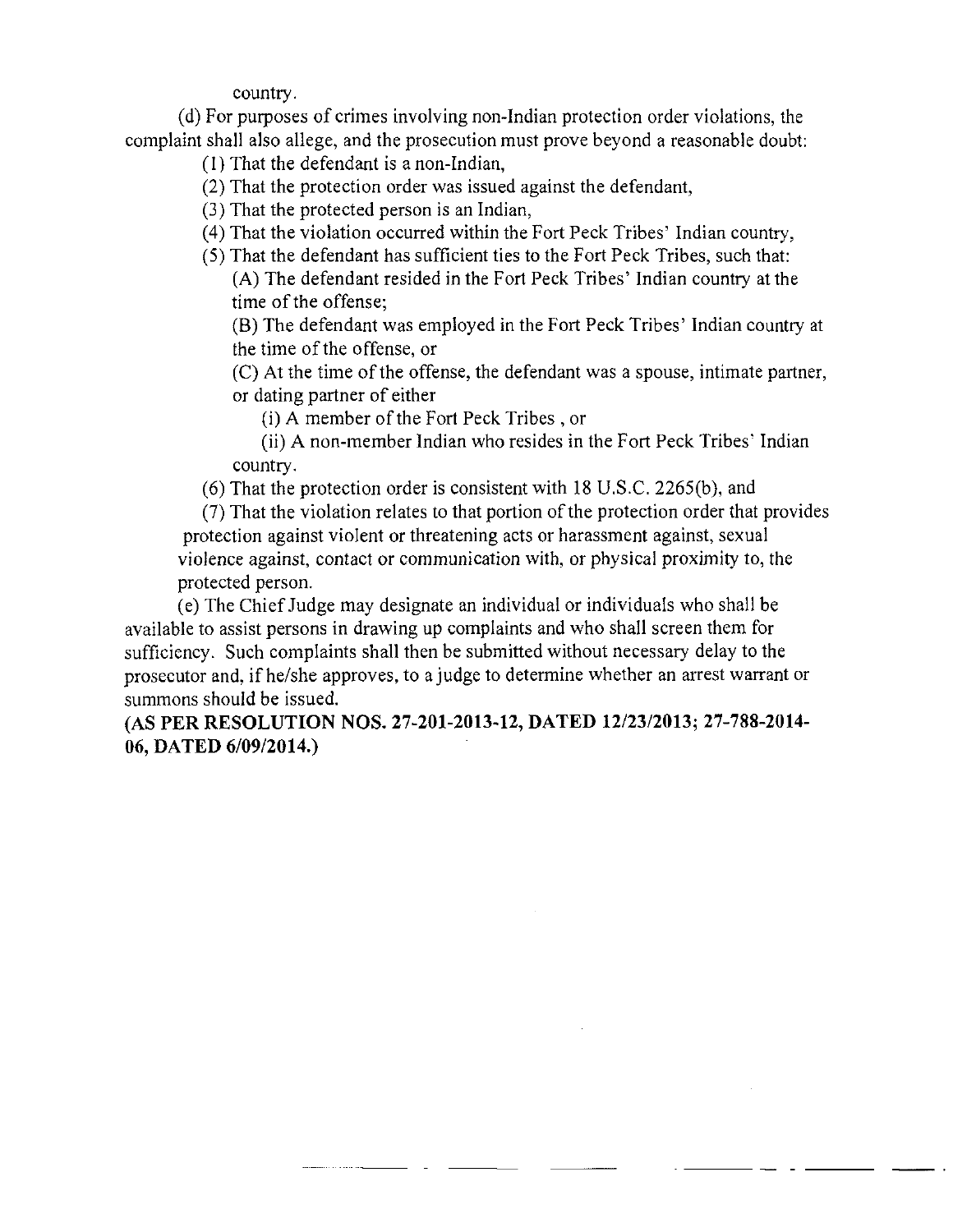# **Title 7 Section 249**

## **Sec. 249. Special domestic violence criminal offense.**

(a) *Jurisdiction.* The Fort Peck Tribal Court is vested with jurisdiction to enforce this section against any person who has committed an act of Dating Violence, Domestic Violence or Violation of a Protection Order against an Indian victim within the Indian country of the Assiniboine and Sioux Tribes provided the defendant has sufficient ties to the Fort Peck Tribes.

A defendant has sufficient ties if the defendant resides or is employed in the Indian country of the Assiniboine and Sioux Tribes; or if the defendant is a spouse, intimate partner, or dating partner of any Indian who resides in the Indian country of the Assiniboine and Sioux Tribes.

(b) *Definitions.* 

(1) *Dating Violence* - The term *dating violence* means violence committed by a person who is or has been in a social relationship of a romantic or intimate nature with the victim, as determined by the length of the relationship, the type of relationship, and the frequency of interaction between the persons involved in the relationship.

(2) *Domestic Violence* - The term *domestic violence* means violence committed by a current or former spouse or intimate partner of the victim, by a person with whom the victim shares a child in common, by a person who is cohabitating with or has cohabitated with the victim as a spouse or intimate partner, or by a person similarly situated to a spouse of the victim. 7 CCOJ 244, 245.

(3) *Indian Country* - The term *Indian country* has the meaning given the term in section 1151 of title 18, United States Code.

(4) *Protection Order -* The term *protection order* means any injunction, restraining order, or other order issued by a civil or criminal court for the purpose of preventing violent or threatening acts or harassment against, sexual violence against, contact or communication with, or physical proximity to, another person; and includes any temporary or final order issued by a civil or criminal court, whether obtained by filing an independent action or as a pendent lite order in another proceeding, if the civil or criminal order was issued in response to a complaint, petition, or motion filed by or on behalf of a person seeking protection.

(5) *Spouse or Intimate Partner* - The terms *spouse or intimate partner* has the meaning given the term in section 2266 of title 18, United States Code.

(c) *Offenses; Domestic and Dating Violence, Violations of Protection Orders.* 

Every person who commits an act of domestic violence, dating violence or violation of a protective order is guilty of an offense punishable as a felony as per 7 CCOJ 501(1), and subject to the requirements of 7 CCOJ 244(4), except that an act that constitutes domestic abuse under 7 CCOJ 245, is punishable as a Class A misdemeanor, as per 7 CCOJ 501(2) and subject to the requirements of 7 CCOJ 245(1).

Domestic and dating violence include the offenses as stated in 7 CCOJ 244 and 245.

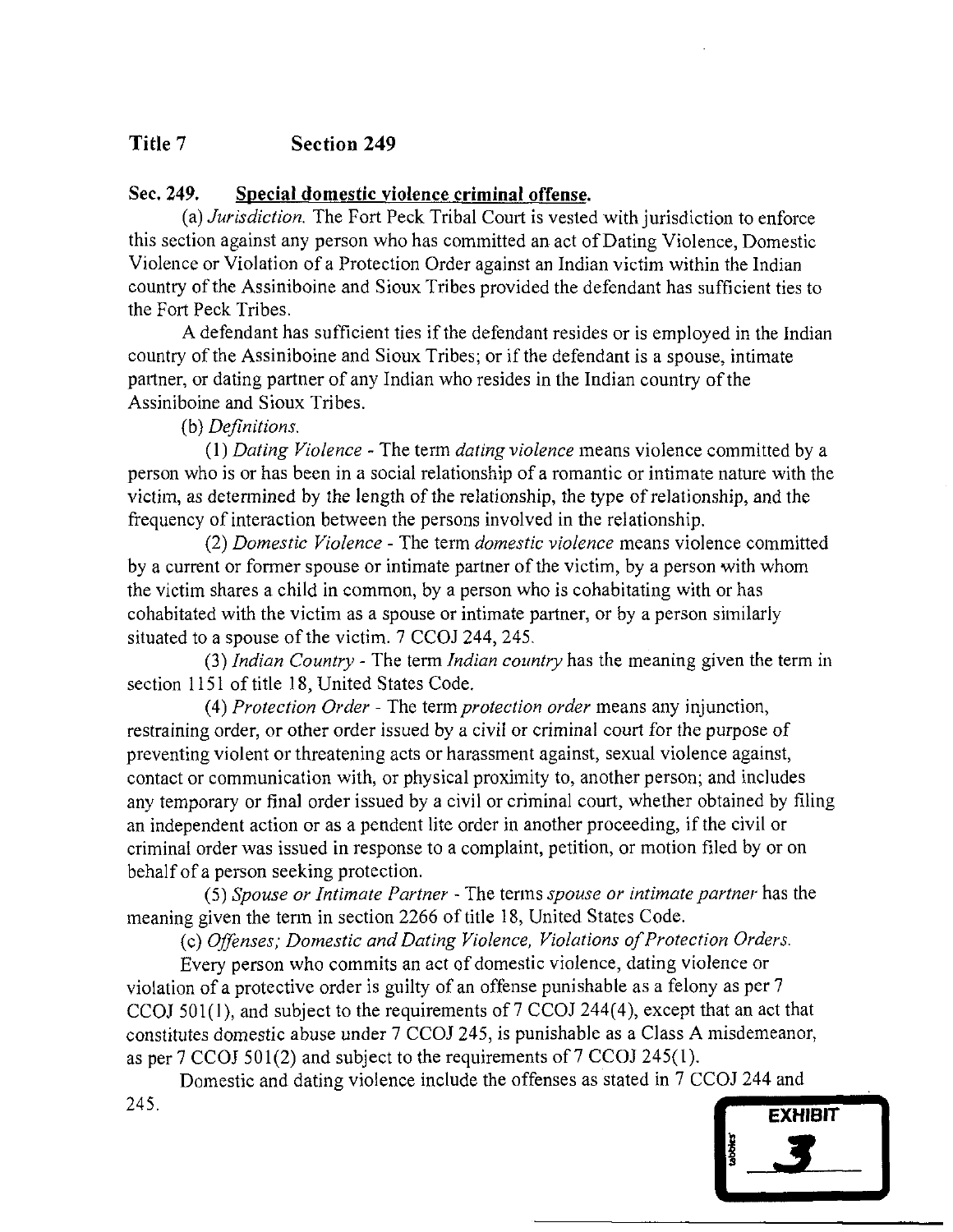Violation of a Protection Order includes any act where the protection order was issued against the defendant, the protection order is consistent with 18 U.S.C. 2265(b), and the violation relates to that portion of the protection order that provides protection against violent or threatening acts or harassment against, sexual violence against, contact or communication with, or physical proximity to, the protected person.

(d) *Rights of Defendants.* In any criminal proceeding under this section, the defendant shall be entitled to:

(1) all applicable rights under the Indian Civil Rights Act, 25 U.S.C. 1301-

1304;

shall:

(2) if a term of imprisonment of any length may be imposed, the Tribal Court

(A) provide to the defendant the right to effective assistance of counsel at least equal to that guaranteed by the United States Constitution; and (B) at the expense of the Fort Peck tribal government, provide an indigent defendant the assistance of a defense attorney licensed to practice law by any jurisdiction in the United States that applies appropriate professional licensing standards and effectively ensures the competence and professional responsibility of its licensed attorneys;

(C) require that the judge presiding over the criminal proceeding has sufficient legal training to preside over criminal proceedings; and is licensed to practice law by any jurisdiction in the United States;

(D) prior to charging the defendant, make publicly available the criminal laws, rules of evidence, and rules of criminal procedure (including rules of governing the recusal of judges in appropriate circumstances) of the Fort Peck Tribes; and

(E) maintain a record of the criminal proceeding, including an audio or other recording of the trial proceeding.

(3) the right to a trial by an impartial jury that is drawn from sources that reflect a fair cross section of the Fort Peck Reservation community; and do not systematically exclude any distinctive group in the community;

(4) timely notification of the right to petition for a writ of habeas corpus in a court of the United States under section 25 U.S.C. 1303, and the right to petition that court to stay further detention pursuant to 25 U.S.C. 1304(e);

(5) all other rights whose protection is necessary under the Constitution of the United States in order for Congress to recognize and affirm the inherent power of the Fort Peck Tribes to exercise special domestic violence criminal jurisdiction over the defendant.

(e) Any person arrested under this Section shall not be released from custody except at arraignment as described in 6 CCOJ 402.

**(AS PE R RESOLUTIO N NOS. 27-201-2013-12, DATED 12/23/2013; 26-788-2014- 06, DATED 6/09/2014)**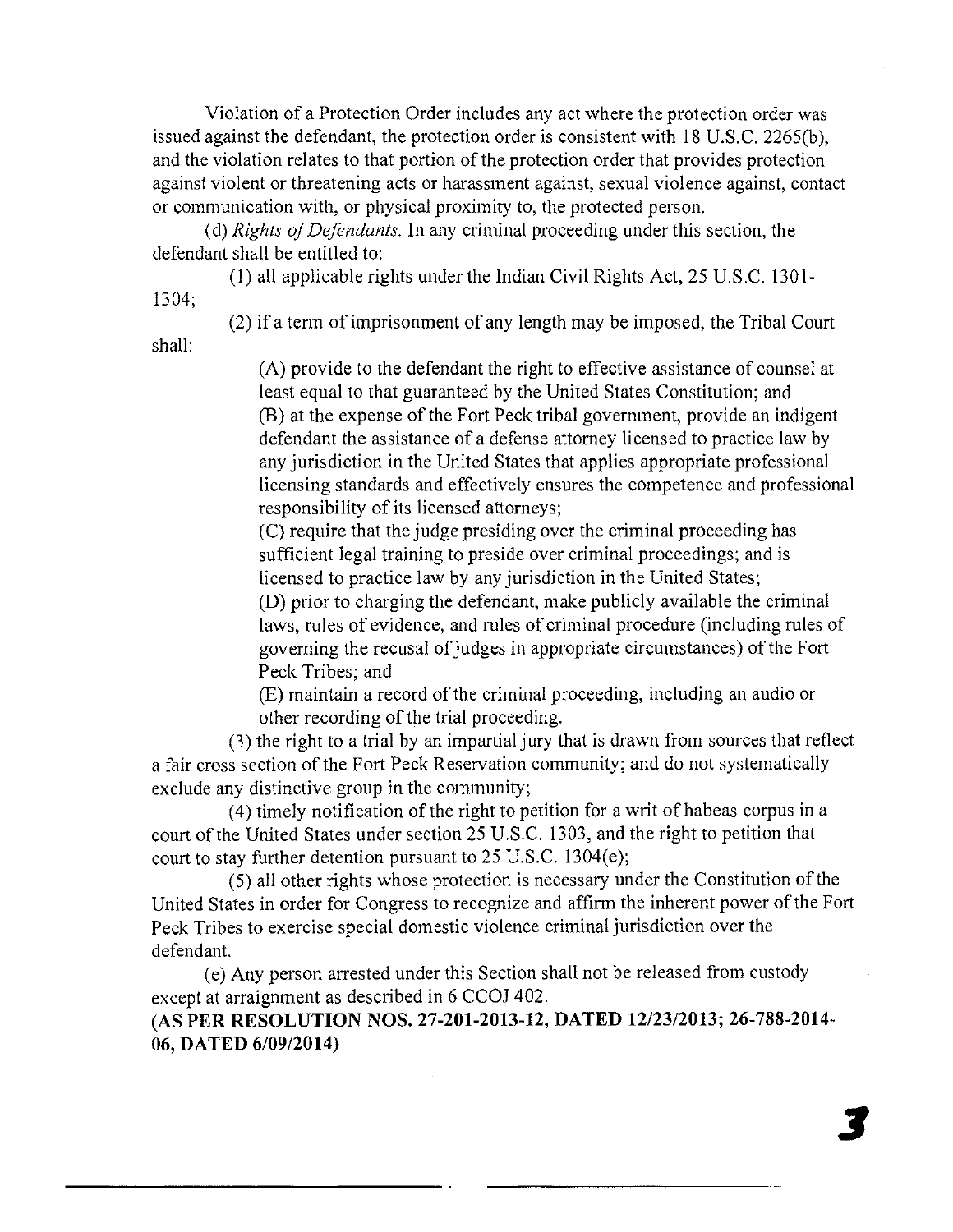## **Title 2 Section 106**

#### **Sec. 106. Criminal Jurisdiction of the Court.**

(a) *Generally.* The Fort Peck Tribal Court is vested with jurisdiction to enforce all provisions of this Code, as amended from time to time, against any person violating the Code within the boundaries of the Fort Peck Tribes' Indian country. The Court is also vested with the power to impose protection orders against non-Indians in accordance with the provisions of this Code.

(b) *Criminal jurisdiction over non-Indian domestic or dating violence.* The Fort Peck Tribal Court is vested with jurisdiction to enforce all provisions of this Code against a non-Indian who has committed an act of dating violence or domestic violence against an Indian victim within the Fort Peck Tribes' Indian country provided the non-Indian has sufficient ties to the Fort Peck Tribes.

(1) A non-Indian has sufficient ties to the Fort Peck Tribes for purposes of jurisdiction if they:

(A) reside in the Fort Peck Tribes' Indian country;

(B) are employed in the Fort Peck Tribes' Indian country; or

(C) are a spouse, intimate partner, or dating partner **of** either:

(i) a member of the Fort Peck Tribes, or

(ii) a non-member Indian who resides in the Fort Peck Tribes' Indian country.

(c) *Criminal jurisdiction over non-Indian protection order violations.* The Fort Peck Tribal Court is vested with criminal jurisdiction to enforce all provisions of this Code related to violations of protection orders against a non-Indian who has sufficient ties to the Tribes as identified in Section 106(b)(1) and who has violated a protection order within the Fort Peck Tribes' Indian country provided the protected person is an Indian, and the following conditions are met:

(1) The protection order was issued against the non-Indian,

(2) The protection order is consistent with 18 U.S.C. 2265(b), and

(3) The violation relates to that portion of the protection order that provides protection against violent or threatening acts or harassment against, sexual violence against, contact or communication with, or physical proximity to, the protected person. (AS **PE R RESOLUTION S NOS. 27-201-2013-12, DATED 12/23/2013; 27-788-2014- 06, DATED 6/09/2014)** 

| <b>EXHIBIT</b> |  |
|----------------|--|
| <b>Catcher</b> |  |
|                |  |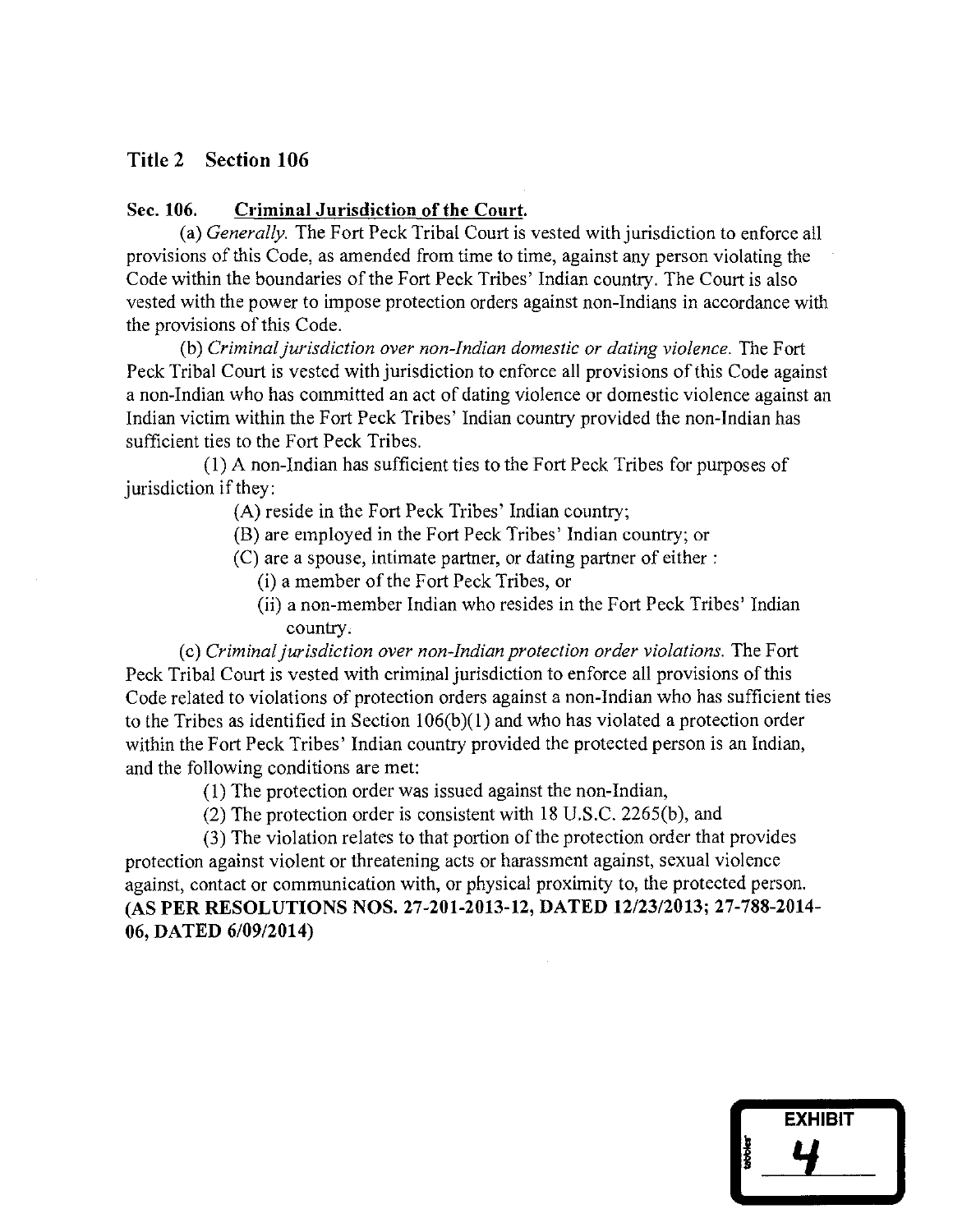#### **APPENDIX 5**

#### **Canon 22**

## **RUL E O F COUR T FO R HANDLIN G COMPLAINT S AGAINS T ATTORNEY S AND LA Y ADVOCATE S**

1. The initial complaint must be written and submitted to the Tribal Court Administrator.

The Tribal Court Administrator will review the complaint and request that the complaining party submit an affidavit to support the complaint.

2. The Tribal Court Administrator will forward the complaint to the respondent attorney/lay advocate and request a response within 10 working days.

3. The Tribal Court Administrator will forward the written complaint, affidavit and response to the Tribal attorney for review.

4. The Tribal attorney will investigate the complaint. If the Tribal attorney decides that the allegations lack probable cause, the complaint will be dismissed. If the Tribal attorney decides that there is probable cause, a hearing will be set. The Tribal attorney or his designee within the prosecutor's office, as long as there is no conflict between the parties, will prosecute the complaint, with all parties present, at a hearing before the Chief Judge.

5. If the Chief Judge initiated the complaint, the judge with the most seniority as a tribal court judge will preside at the hearing.

6. If the complaint is filed against the Tribal attorney, the Chief Prosecutor will investigate the complaint to determine if probable cause exists. If probable cause exists, the Chief Prosecutor or her designee will prosecute the complaint.

7. A final decision by the Chief Judge can be appealed to the Fort Peck Court of Appeals.

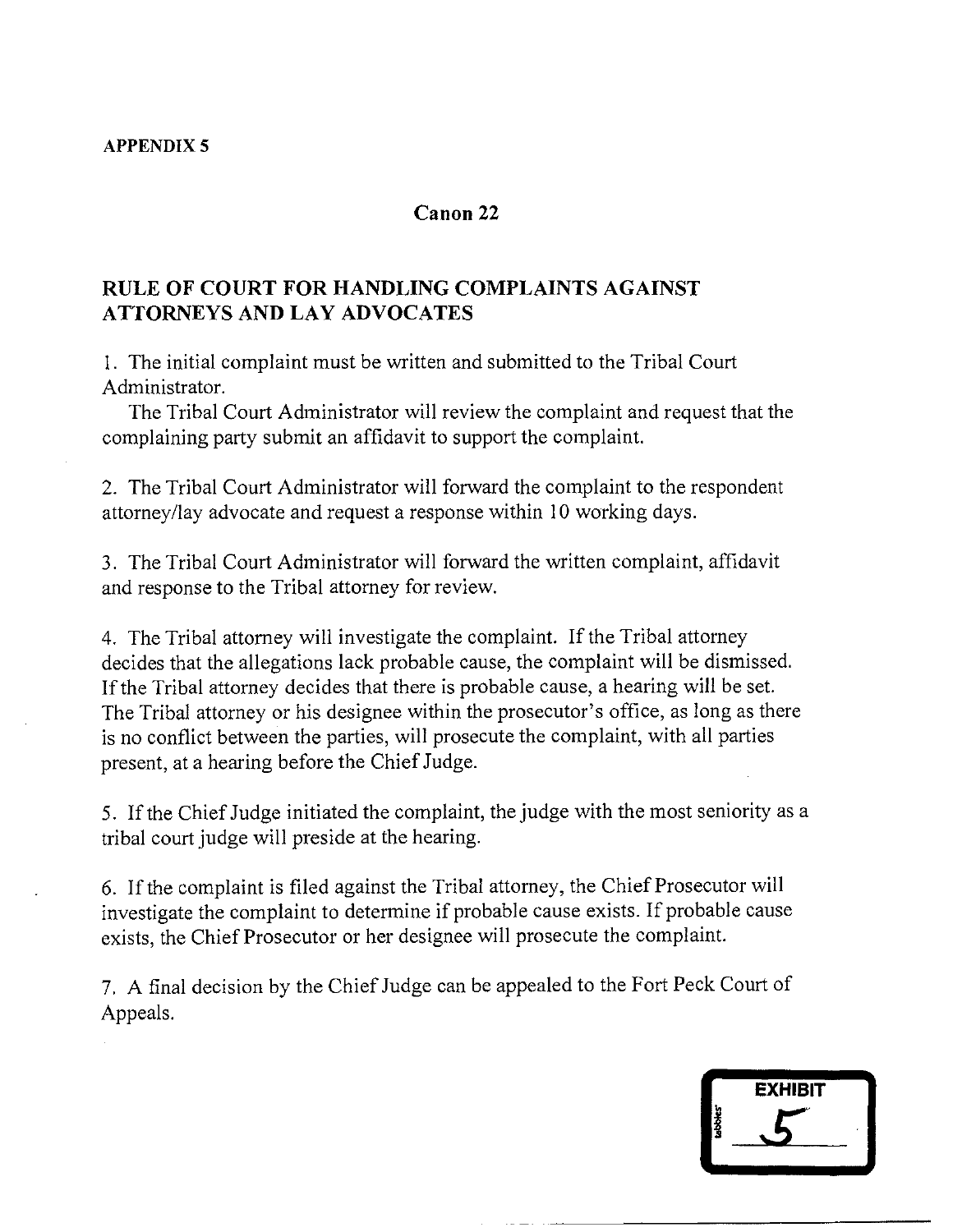## **Jury Management Plan**

Special Domestic Violence Criminal Jurisdiction

## A. JURY POLICY STATEMENT

It is the policy of the Fort Peck Tribal Court that all persons selected for jury service shall be selected at random from the broadest feasible cross-section of the population of the Fort Peck Reservation. Qualified citizens have an obligation to serve as jurors when summoned for that purpose.

#### B. PROHIBITION OF DISCRIMINATION

A citizen shall not be excluded from jury service on the Reservation on account of race, color, creed, religion, sex, national origin, marital status, status with regard to public assistance disability, age, occupation, physical or sensory disability, or economic status.

#### C. MANAGEMENT OF JURY SELECTION PROCESS

The Chief Clerk of the Fort Peck Tribal Court shall perform the duties and responsibility of Jury Administrator under this plan to manage the juror selection process under the supervision and control of the Tribal Court Administrator.

#### D. JUROR SOURCE LIST

The Chief Clerk of the Fort Peck Tribal Court will receive from the Clerk of Court of the Montana 15<sup>th</sup> Judicial District the Jury Source List prepared by the Court Services Division of the Montana State Court Administrator's Office. The Jury Source List contains the name, address, and date of birth of potential jurors.

The Chief Clerk will also retain a list of all enrolled adult members of the Fort Peck Tribes.

#### E. JUROR MASTER LIST

The Chief Clerk will maintain a master list of 50 jurors enrolled in the Fort Peck Tribes and a second master list of 50 jurors that includes non-member Indians and non-Indians.

## F. RANDOM SELECTION OF NAMES FOR JURY SERVICE

The Chief Clerk shall randomly draw from the Jury Source List the names of 21 non-member residents and 21 enrolled members for each jury trial. The selected jurors shall be summoned for trial.

#### G. FAILURE TO APPEAR FOR JURY SERVICE

Prospective jurors who fail to appear pursuant to a Summons or Notice to Appear are contacted by telephone, if available, to explain their non-compliance. A letter requesting compliance is mailed to all jurors who fail to appear and were not contacted by telephone. The Chief Judge mas issue an Order to Show Cause ordering the prospective

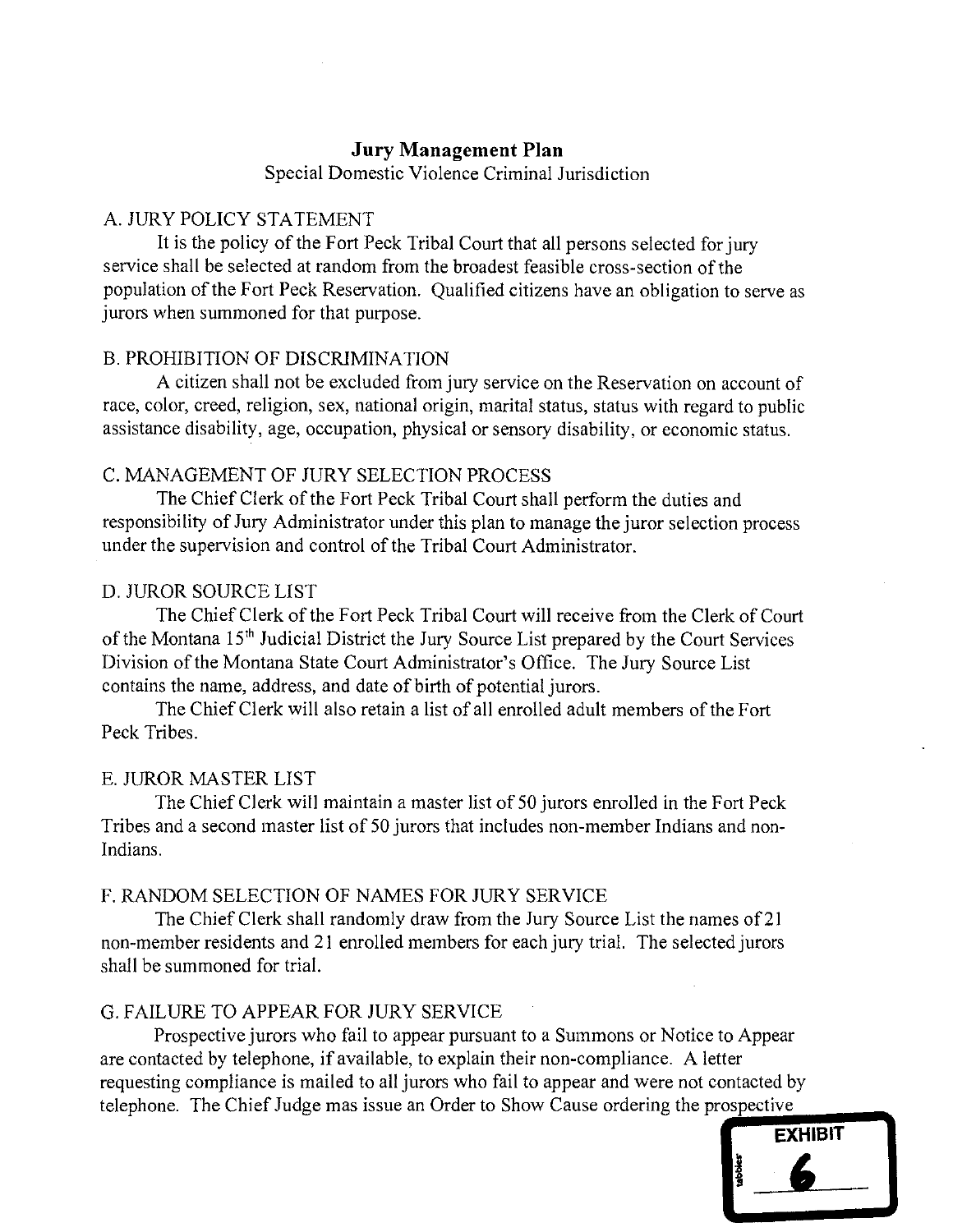juror to appear before the court to show good cause for failure to appear.

#### H. PRESERVATION OF RECORDS

All lists mentioned in this plan are retained by the Court Administrator for the required retention period.

## I. JUROR COMPENSATION

Jurors shall be entitled to compensation at a rate paid to jurors by Roosevelt County, and may in the discretion of the presiding judge, be allowed mileage at a rate to be fixed by the Court.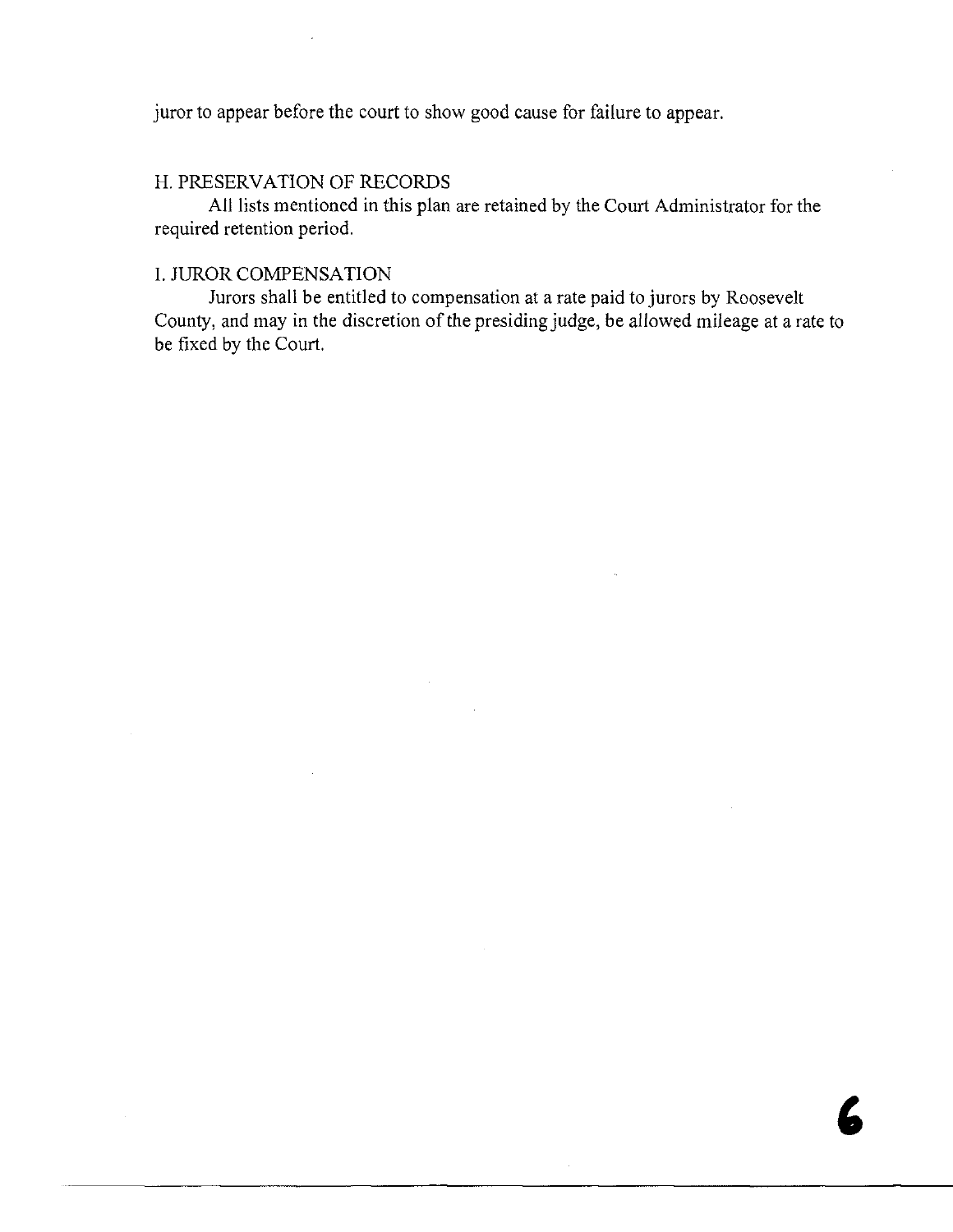#### **Triba l La w and Order Act code amendments.**

**Title VI.** 

#### **Sec. 510. Federal Rules of Evidence and Federal Rules of Criminal Procedure.**

**(a) The Federal Rules of Evidence shall be followed in all Tribal Court proceedings.** 

**(b) When necessary, the Tribal Court will supplement the Rules of Criminal Procedure of this Title with the Federal Rules of Criminal Procedure.** 

#### **Sec. 511. Enhanced punishment.**

**(a) If the Tribal Prosecutor intends to seek an enhanced punishment greater than 1 year, the Tribal Prosecutor shall file notice of this intention not less than 30 days before the pretrial conference, If the notice is untimely, the trial judge shall grant the defendant, on motion, a reasonable continuance of the trial.** 

**The notice shall specify that the Tribes intend to seek the enhanced sentence and shall specify the aggravating circumstances the Tribes intend to rely on at the sentence hearing. The Tribes may specify by referring to the statutory citation of the aggravating circumstance.** 

**(b) If the Tribal Prosecutor files notice that the Tribal Prosecutor intends to seek an enhanced punishment greater than 1 year, the Tribal Court shall notify the defendant that the defendant is entitled to have counsel appointed for him/her at the expense of the Tribal Court.** 

**(c) The Fort Peck Tribal Court shall not impose for conviction of any** I **offense any penalty or punishment greater than imprisonment for a term of 3 years or a fine of \$15,000, or both; or** 

**(1) Impose on a person in a criminal proceeding a total penalty or punishment greater than a term of 9 years.** 

**(d) A defense attorney/counsel provided by the Fort Peck Tribes for a defendant when the Tribes are seeking an enhanced sentence shall be someone who has passed the Fort Peck Tribal Bar Exam and has practiced within the Fort Peck Tribal Court for a minimum of one year.** 

**(e) A judge presiding over a case when the Tribes are seeking an enhanced sentence shall be someone who has passed the Fort Peck Tribal Bar Exam and completed a minimum of 40 hours of legal education from the National Judicial College or an equivalent course of study from another institution.** 

**Sec. 512. Offenses subject to greater than l-year imprisonment or a fine greater than \$5,000. (a) The Tribal Court may subject the defendant to a term of imprisonment greater than 1 year but not to exceed 3 years for any 1 offense, or a fine greater than \$5,000 but not to exceed \$15,000, or both,** 

**if the defendant is a person accused of a criminal offense who:** 

- **(1) Has been previously convicted of the same or a comparable offense by any jurisdiction in the United States ; or**
- **(2) Is being prosecuted for an offense comparable to an offense that would be punishable by more than 1 year of imprisonment if prosecuted by the United States or any of the States.**

#### (AS PER RESOLUTION NO. 26-1654-2012-11; DATED 11/14/2012.)

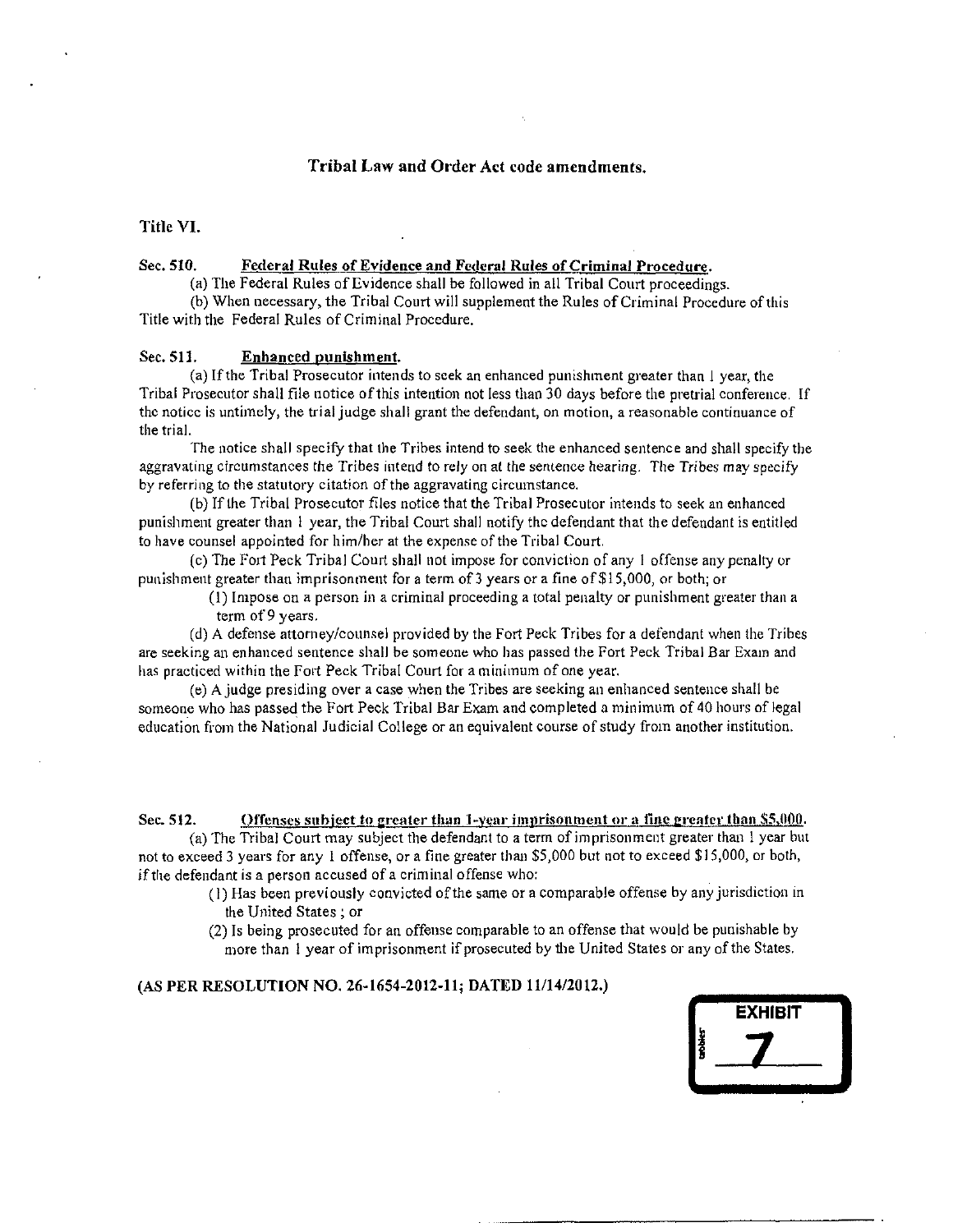- **2. The jury source list and the assembled jury pool should bo representative and inclusive of the eligible population in the jurisdiction. The source list and the assembled jury pool are representative of the population to the extent the percentages of cognizable group members on the source list and in the assembled jury pool are reasonably proportionate to the corresponding percentages in the population,**
- **3. The court should periodically review the jury source list and the assembled jury pool for their representativeness and inclusiveness of the eligible population in the jurisdiction.**
- **4. Should the court determine that improvement is needed in the representativeness or inclusiveness of the jury source list or the assembled jury pool, appropriate corrective action should be taken.**
- **5. Jury officials should determine the qualifications of prospective jurors by questionnaire or interview, and disqualify those who fail to meet eligibility requirements.**
- **Courts should use random selection procedures throughout the juror**   $B<sub>1</sub>$ **selection process.** 
	- 1. **Any selection method may be used, manual or automated, that provides each eligible and available person with an equal probability of selection, except when a court orders an adjustment for underrepresented populations.**
	- **2. Courts should use random selection procedures in:** 
		- **a. Selecting persons to be summoned for jury service;**
		- **b. Assigning jurors to panels;**
		- **c. Calling jurors for voir dire; and**
		- **d. Designating, at the outset of jury deliberations, those jurors who will serve as "regular" and as "alternate" jurors.**
	- **3. Departures from the principle of random selection are appropriate:** 
		- **a. To exclude persons ineligible for service in accordance with basic eligibility requirements;**
		- **b. To excuse or defer jurors in accordance with C. below;**
		- **c. To remove jurors for cause or if challenged peremptorily in accordance with D. and E. below; or**
		- *d.* **To provide jurors who have not been considered for selection with an opportunity to be considered before other jurors are considered for a second time, as provided for in Standard**

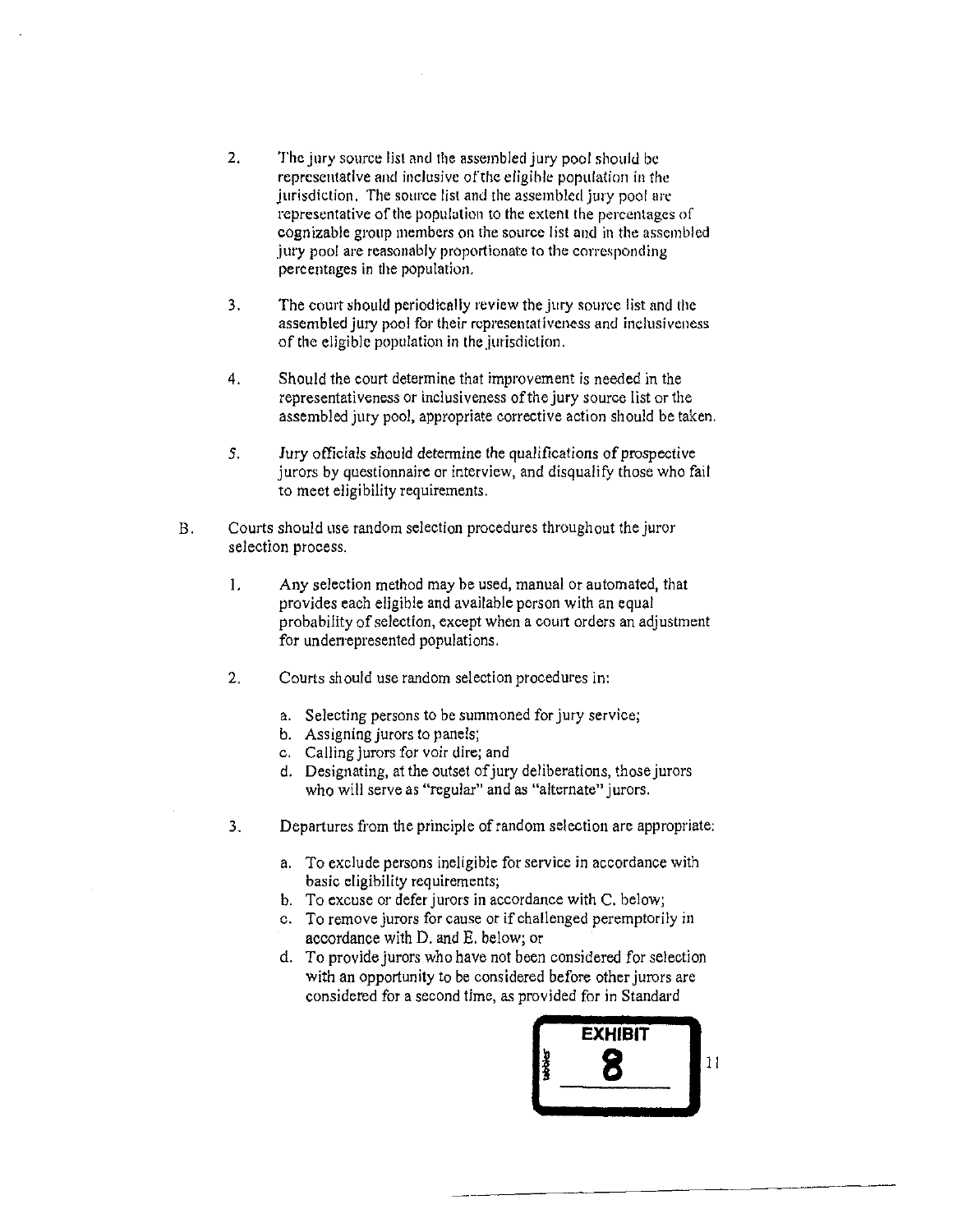## **CERTIFICATIO N O F TH E CHAIRMAN OF TH E TRIBA L EXECUTIV E BOAR D O F TH E FOR T PEC K TRIBE S**

1. I am the Chairman of the Tribal Executive Board of the Fort Peck Tribes.

2.**1** certify that **I** have read the Indian Civil Rights Act, as amended, **25** U.S.C. **1301- 1304,** including the amendments made by VAWA 2013.

3. I certify that, to the best of my knowledge, information, and belief, formed after an inquiry that is reasonable under the circumstances, the answers to this Application Questionnaire are complete and accurate.

4. I certify that, to the best of my knowledge, information, and belief, formed after an inquiry that is reasonable under the circumstances, the criminal justice system of the Fort Peck Tribes has adequate safeguards in place to protect defendants' rights consistent with **25 U.S.C. 1304.** 

| Signature: | $\ell$ .                                                 |  |
|------------|----------------------------------------------------------|--|
|            | Dated this $\lambda_{\text{day of}}$ $\gamma_{\text{1}}$ |  |

| Name:    | A.T. Stafne                     |
|----------|---------------------------------|
| Title:   | Chairman, Fort Peck Tribes      |
| Address: | P.O. Box 1027, Poplar, MT 59255 |
| Phone:   | $(406)$ 768-2300                |
| FAX:     | $(406)$ 768-5478                |
| Email:   | atstafne@fortpecktribes.net     |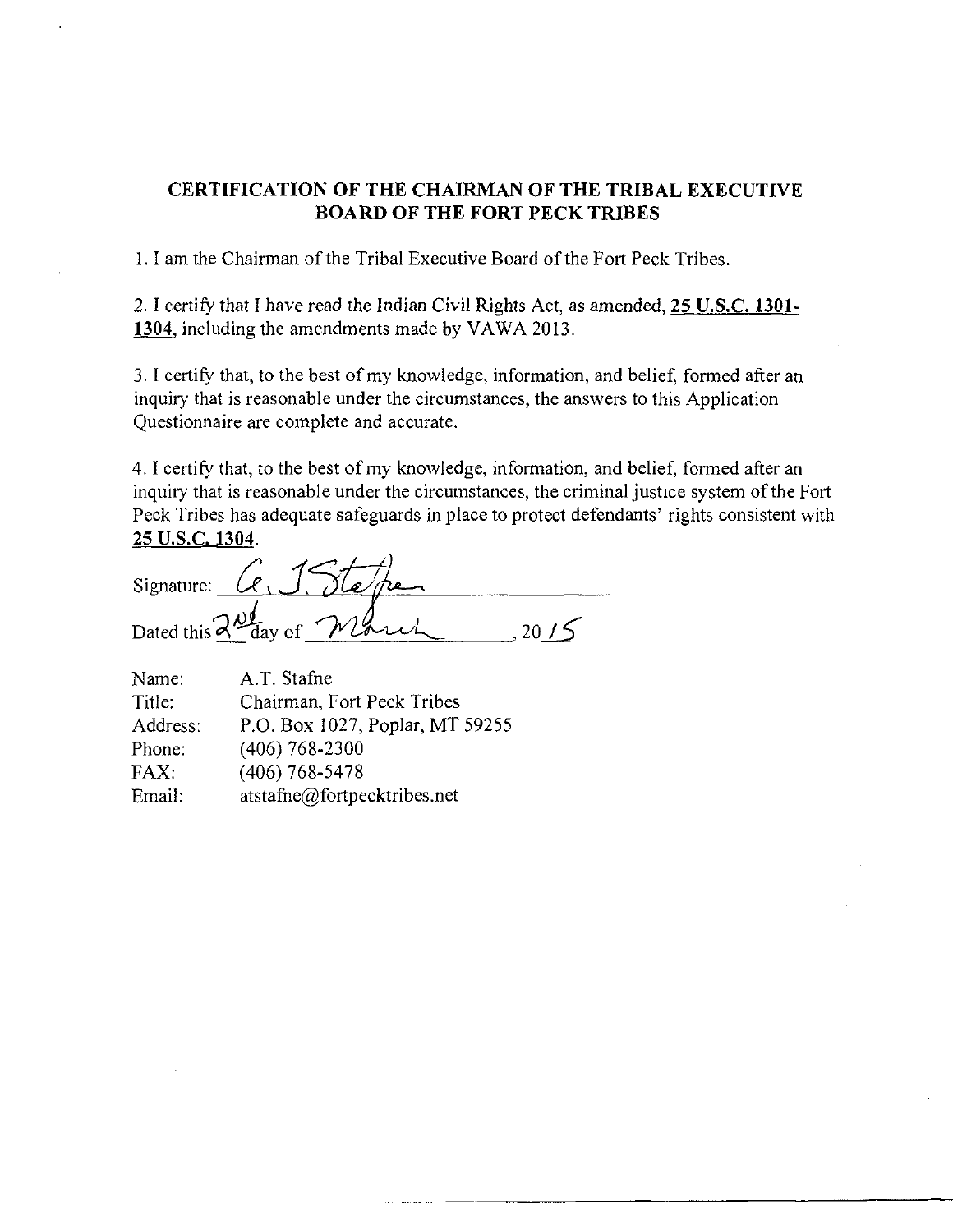## **CERTIFICATION OF THE CHIEF JUDGE O F TH E FOR T PEC K TRIBA L COUR T**

1. I am the Chief Judge of the Fort Peck Tribal Court

2. I certify that I have read the Indian Civil Rights Act, as amended, **25 U.S.C. 1301- 1304.** including the amendments made by VAWA 2013.

3. I certify that I have read the final notice of the "Pilot Project for Tribal Jurisdiction over Crimes of Domestic Violence" published by the Department of Justice in the Federal Register on November 29, 2013.

4. I certify that, to the best of my knowledge, information, and belief, formed after an inquiry that is reasonable under the circumstances, the answers to this Application Questionnaire are complete and accurate.

5. I certify that, to the best of my knowledge, information, and belief, formed after an inquiry that is reasonable under the circumstances, the criminal justice system of the Fort Peck Tribes has adequate safeguards in place to protect defendants' rights, consistent with **25 U.S.C. 1304.** 

Signature: Dated this  $2$  day of  $\frac{1}{100}$  below , 2015.

| Name:    | Honorable Richard K. Jackson    |
|----------|---------------------------------|
| Title:   | Chief Judge                     |
| Address: | P.O. Box 1027, Poplar, MT 59255 |
| Phone:   | $(406)$ 768-2400                |
| FAX:     | $(406)$ 768-3710                |
| Email:   | riackson@fptc.org               |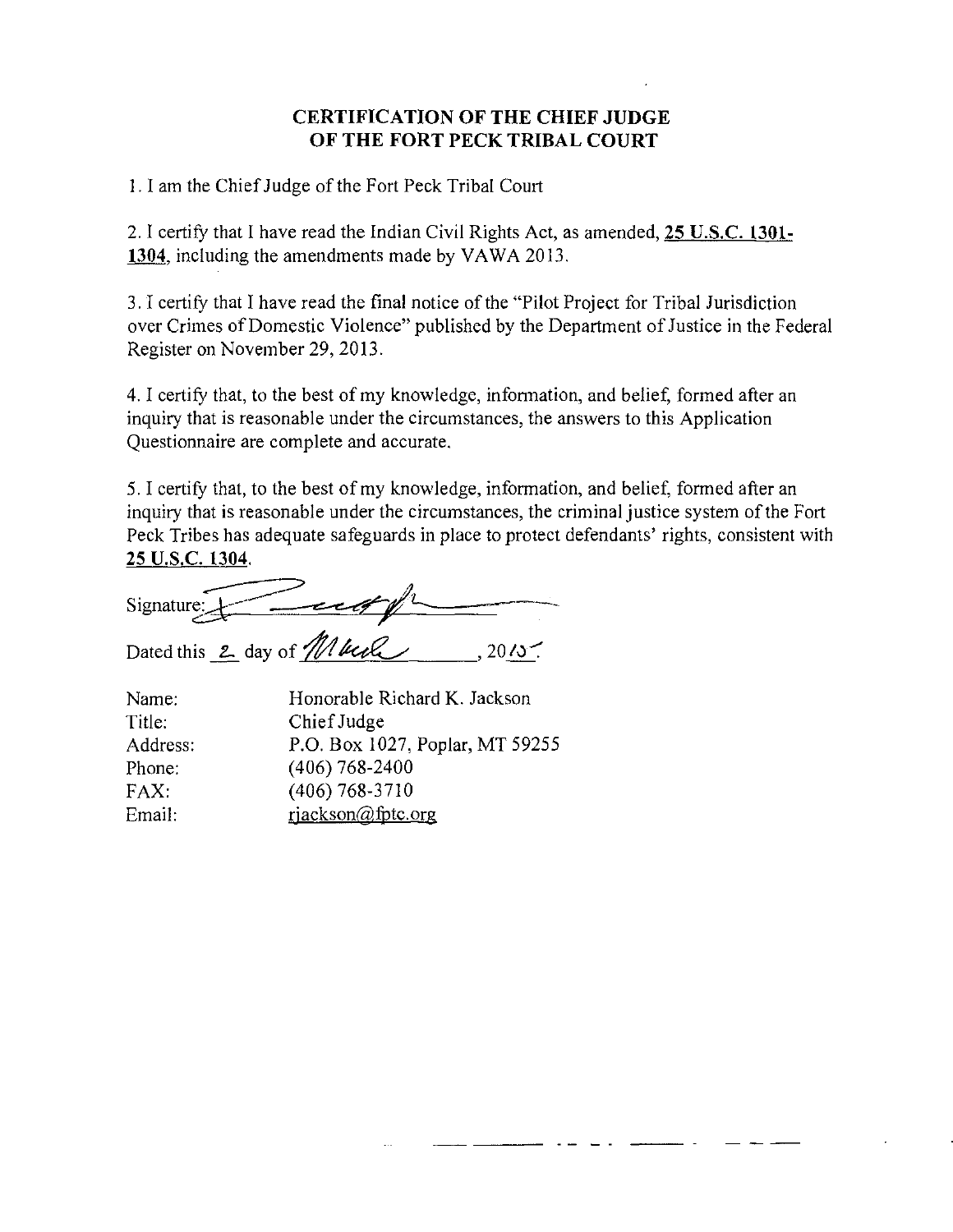## **CERTIFICATION OF THE CHIEF LEGAL OFFICER OF THE FORT PECK TRIBES**

1. I am the chief legal officer of the Fort Peck Tribes

2. I certify that I have read the Indian Civil Rights Act, as amended, **25 U.S.C. 1301- 1304.** including the amendments made by VAWA 2013.

3. I certify that I have read the final notice of the "Pilot Project for Tribal Jurisdiction over Crimes of Domestic Violence" published by the Department of Justice in the Federal Register on November 29, 2013.

4. I certify that, to the best of my knowledge, information, and belief, formed after an inquiry that is reasonable under the circumstances, the answers to this Application Questionnaire are complete and accurate.

5. I certify that, to the best of my knowledge, information, and belief, formed after an inquiry that is reasonable under the circumstances, the criminal justice system of the Fort Peck Tribes has adequate safeguards in place to protect defendants' rights, consistent with **25 U.S.C. 1304.** 

Signature:  $\sqrt{\frac{\mu\mu}{\mu}}$ <br>Dated this 2 day of  $\frac{\mu\mu}{\mu}$ , 2015.

| Name:    | Ryan Rusche, Esq.               |
|----------|---------------------------------|
| Title:   | Senior Tribal Attorney          |
| Address: | P.O. Box 1027, Poplar, MT 59255 |
| Phone:   | $(406)$ 890-8450                |
| FAX.     | $(406)$ 768-5478                |
| Email:   | rrusche@fortpecktribes.net      |